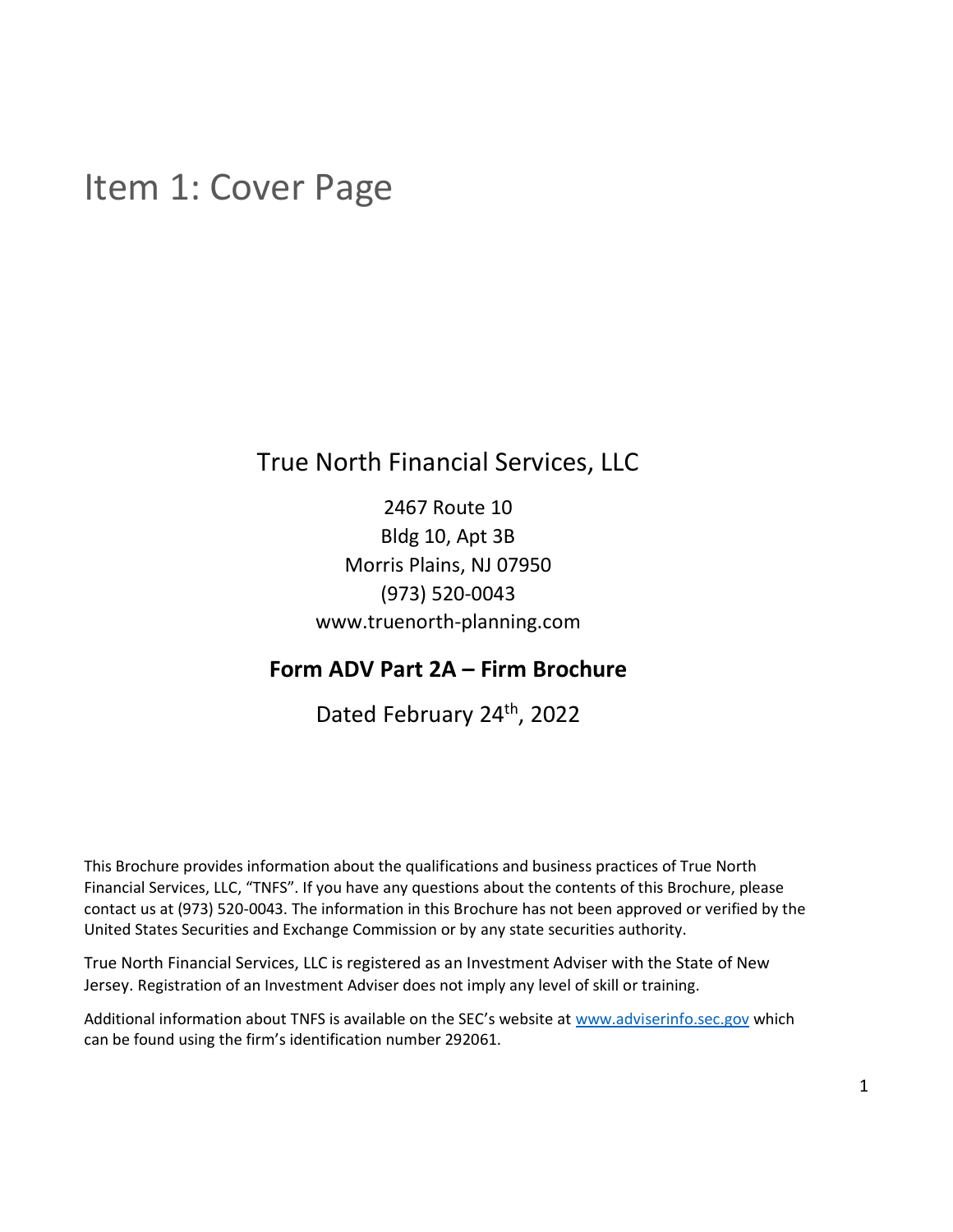## <span id="page-1-0"></span>Item 2: Material Changes

The last annual update of this Brochure was filed on March 3, 2021. Since this filing, there have been no reported changes. In the future, any material changes made during the year will be reported here.

#### **Future Changes**

From time to time, we may amend this Disclosure Brochure to reflect changes in our business practices, changes in regulations and routine annual updates as required by the securities regulators. This complete Disclosure Brochure or a Summary of Material Changes shall be provided to each Client annually and if a material change occurs in the business practices of True North Financial Services. At any time, you may view the current Disclosure Brochure online at the SEC's Investment Adviser Public Disclosure website at http://www.adviserinfo.sec.gov by searching for our firm name or by our CRD number 292061. You may also request a copy of this Disclosure Brochure at any time, by contacting us at 973-520-0043.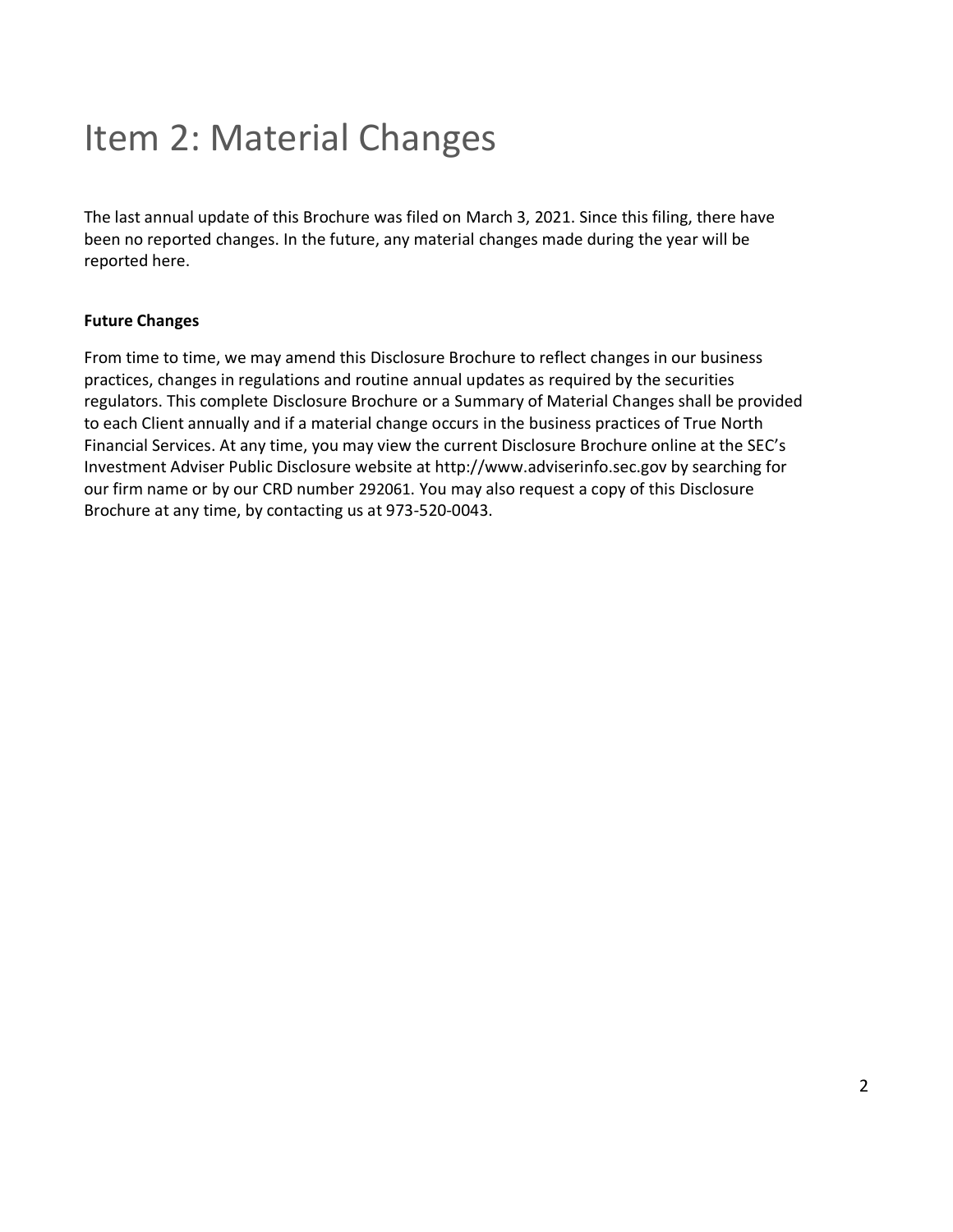## <span id="page-2-0"></span>Item 3: Table of Contents

## **Contents**

| Item 1: Cover Page                                                                             | 1              |
|------------------------------------------------------------------------------------------------|----------------|
| <b>Item 2: Material Changes</b>                                                                | $\overline{2}$ |
| <b>Item 3: Table of Contents</b>                                                               | 3              |
| <b>Item 4: Advisory Business</b>                                                               | 4              |
| Item 5: Fees and Compensation                                                                  | 8              |
| Item 6: Performance-Based Fees and Side-By-Side Management                                     | 10             |
| Item 7: Types of Clients                                                                       | 10             |
| Item 8: Methods of Analysis, Investment Strategies and Risk of Loss                            | 10             |
| Item 9: Disciplinary Information                                                               | 13             |
| Item 10: Other Financial Industry Activities and Affiliations                                  | 14             |
| Item 11: Code of Ethics, Participation or Interest in Client Transactions and Personal Trading | 14             |
| Item 12: Brokerage Practices                                                                   | 15             |
| Item 13: Review of Accounts                                                                    | 16             |
| Item 14: Client Referrals and Other Compensation                                               | 17             |
| Item 15: Custody                                                                               | 18             |
| Item 16: Investment Discretion                                                                 | 18             |
| Item 17: Voting Client Securities                                                              | 18             |
| Item 18: Financial Information                                                                 | 19             |
| Item 19: Requirements for State-Registered Advisers                                            | 20             |
| Form ADV Part 2B - Brochure Supplement                                                         | 23             |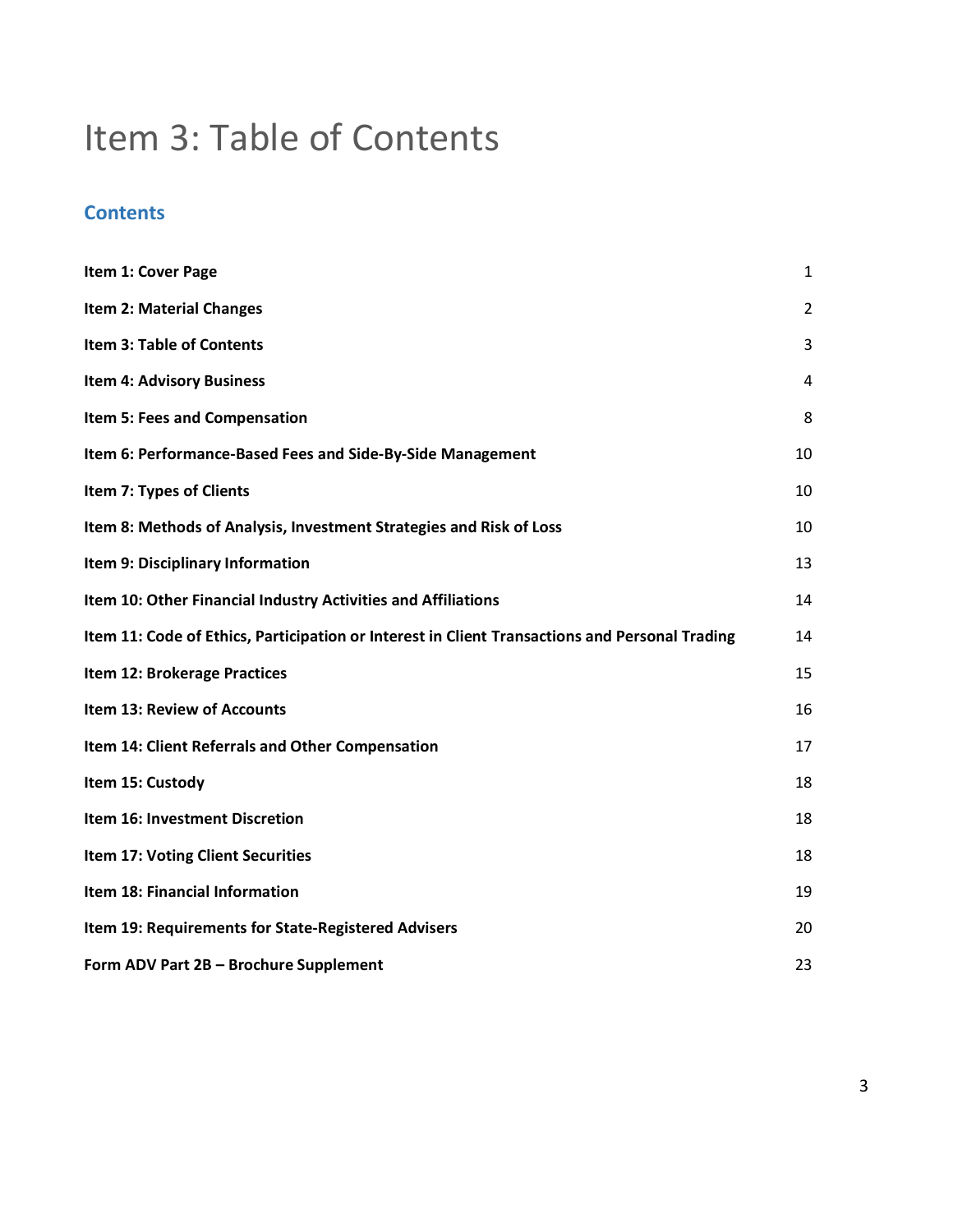## <span id="page-3-0"></span>Item 4: Advisory Business

## **Description of Advisory Firm**

True North Financial Services, LLC is registered as an Investment Adviser with the State of New Jersey. We were founded in October 2017. Matthew Crum is the principal owner of TNFS. TNFS currently reports \$17,397,314 in discretionary Assets Under Management as of December 31, 2021.

## **Types of Advisory Services**

#### **Investment Management Services**

We are in the business of managing individually tailored investment portfolios. Our firm provides continuous advice to a client regarding the investment of client funds based on the individual needs of the client. Through personal discussions in which goals and objectives based on a client's particular circumstances are established, we develop a client's personal investment policy or an investment plan with an asset allocation target and create and manage a portfolio based on that policy and allocation targets. We may also review and discuss a client's prior investment history, as well as family composition and background.

Account supervision is guided by the stated objectives of the client (e.g., maximum capital appreciation, growth, income, or growth and income), as well as tax considerations. Clients may impose reasonable restrictions on investing in certain securities, types of securities, or industry sectors. Fees pertaining to this service are outlined in Item 5 of this brochure.

#### **Financial Planning**

We provide financial planning services on topics such as retirement planning, risk management, college savings, cash flow, debt management, work benefits, and estate and incapacity planning.

Financial planning is a comprehensive evaluation of a client's current and future financial state by using currently known variables to predict future cash flows, asset values and withdrawal plans. The key defining aspect of financial planning is that through the financial planning process, all questions, information and analysis will be considered as they affect and are affected by the entire financial and life situation of the client. Clients purchasing this service will receive a written or an electronic report, providing the client with a detailed financial plan designed to achieve his or her stated financial goals and objectives.

In general, the financial plan will address any or all of the following areas of concern. The client and advisor will work together to select the specific areas to cover. These areas may include, but are not limited to, the following:

● **Business Planning:** We provide consulting services for clients who currently operate their own business, are considering starting a business, or are planning for an exit from their current business. Under this type of engagement, we work with you to assess your current situation,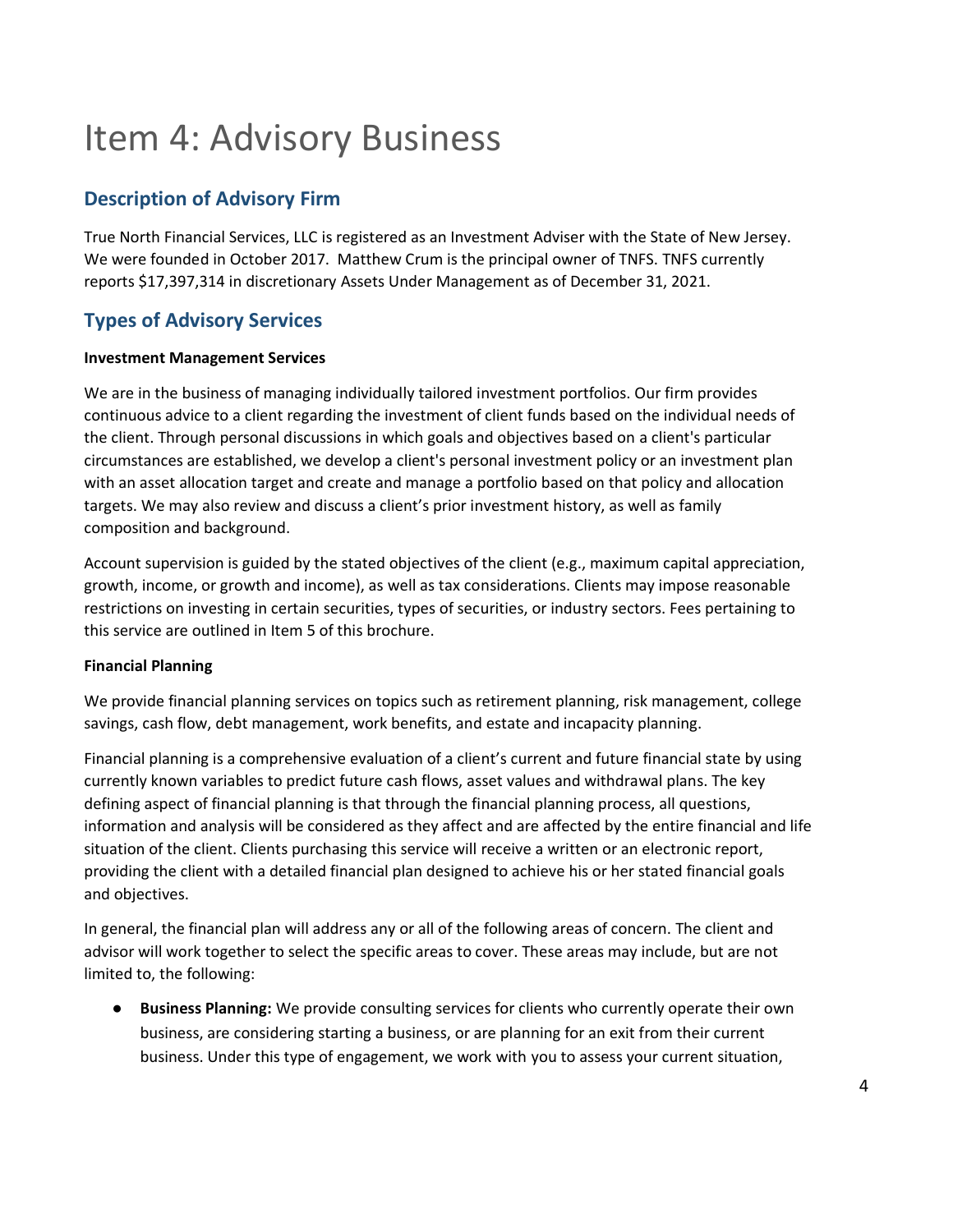identify your objectives, and develop a plan aimed at achieving your goals.

- **Cash Flow and Debt Management**: We will conduct a review of your income and expenses to determine your current surplus or deficit along with advice on prioritizing how any surplus should be used or how to reduce expenses if they exceed your income. Advice may also be provided on which debts to pay off first based on factors such as the interest rate of the debt and any income tax ramifications. We may also recommend what we believe to be an appropriate cash reserve that should be considered for emergencies and other financial goals, along with a review of accounts (such as money market funds) for such reserves, plus strategies to save desired amounts.
- **College Savings**: Includes projecting the amount that will be needed to achieve college or other post-secondary education funding goals, along with advice on ways for you to save the desired amount. Recommendations as to savings strategies are included, and, if needed, we will review your financial picture as it relates to eligibility for financial aid or the best way to contribute to grandchildren (if appropriate).
- **Employee Benefits Optimization**: We will provide review and analysis as to whether you, as an employee, are taking the maximum advantage possible of your employee benefits. If you are a business owner, we will consider and/or recommend the various benefit programs that can be structured to meet both business and personal retirement goals.
- **Estate Planning**: This usually includes an analysis of your exposure to estate taxes and your current estate plan, which may include whether you have a will, powers of attorney, trusts and other related documents. Our advice also typically includes ways for you to minimize or avoid future estate taxes by implementing appropriate estate planning strategies such as the use of applicable trusts.

We always recommend that you consult with a qualified attorney when you initiate, update, or complete estate planning activities. We may provide you with contact information for attorneys who specialize in estate planning when you wish to hire an attorney for such purposes. From time-to-time, we will participate in meetings or phone calls between you and your attorney with your approval or request.

- **Financial Goals**: We will help clients identify financial goals and develop a plan to reach them. We will identify what you plan to accomplish, what resources you will need to make it happen, how much time you will need to reach the goal, and how much you should budget for your goal.
- **Insurance**: Review of existing policies to ensure proper coverage for life, health, disability, longterm care, liability, home and automobile.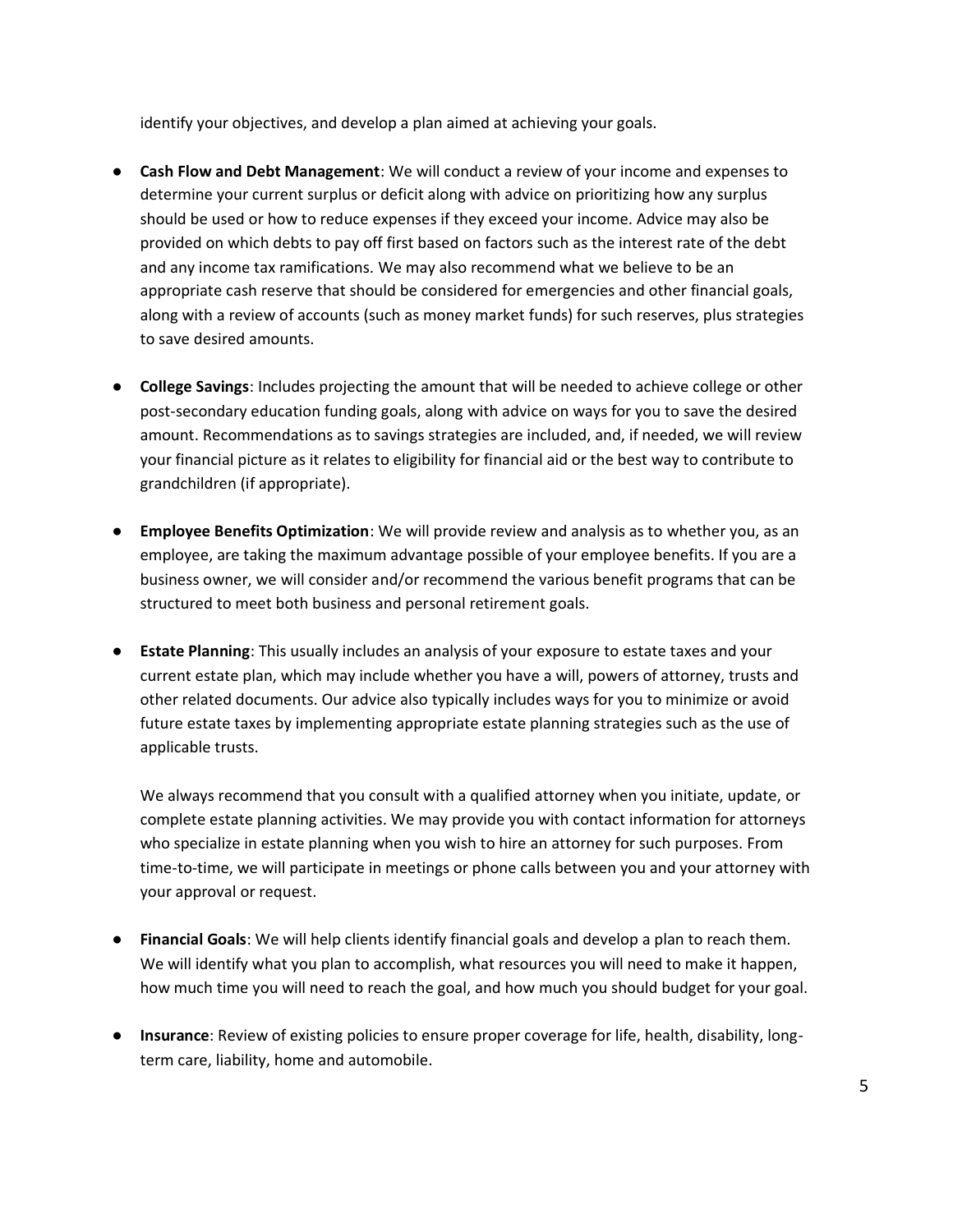- **Investment Analysis**: This may involve developing an asset allocation strategy to meet clients' financial goals and risk tolerance, providing information on investment vehicles and strategies, reviewing employee stock options, as well as assisting you in establishing your own investment account at a selected broker/dealer or custodian. The strategies and types of investments we may recommend are further discussed in Item 8 of this brochure.
- Retirement Planning: Our retirement planning services typically include projections of your likelihood of achieving your financial goals, typically focusing on financial independence as the primary objective. For situations where projections show less than the desired results, we may make recommendations, including those that may impact the original projections by adjusting certain variables (e.g., working longer, saving more, spending less, taking more risk with investments).

If you are near retirement or already retired, advice may be given on appropriate distribution strategies to minimize the likelihood of running out of money or having to adversely alter spending during your retirement years.

- **Risk Management:** A risk management review includes an analysis of your exposure to major risks that could have a significant adverse impact on your financial picture, such as premature death, disability, property and casualty losses, or the need for long‐term care planning. Advice may be provided on ways to minimize such risks and about weighing the costs of purchasing insurance versus the benefits of doing so and, likewise, the potential cost of not purchasing insurance ("self‐insuring").
- **Tax Planning Strategies:** Advice may include ways to minimize current and future income taxes as a part of your overall financial planning picture. For example, we may make recommendations on which type of account(s) or specific investments should be owned based in part on their "tax efficiency," with consideration that there is always a possibility of future changes to federal, state or local tax laws and rates that may impact your situation.

We recommend that you consult with a qualified tax professional before initiating any tax planning strategy, and we may provide you with contact information for accountants or attorneys who specialize in this area if you wish to hire someone for such purposes. We will participate in meetings or phone calls between you and your tax professional with your approval.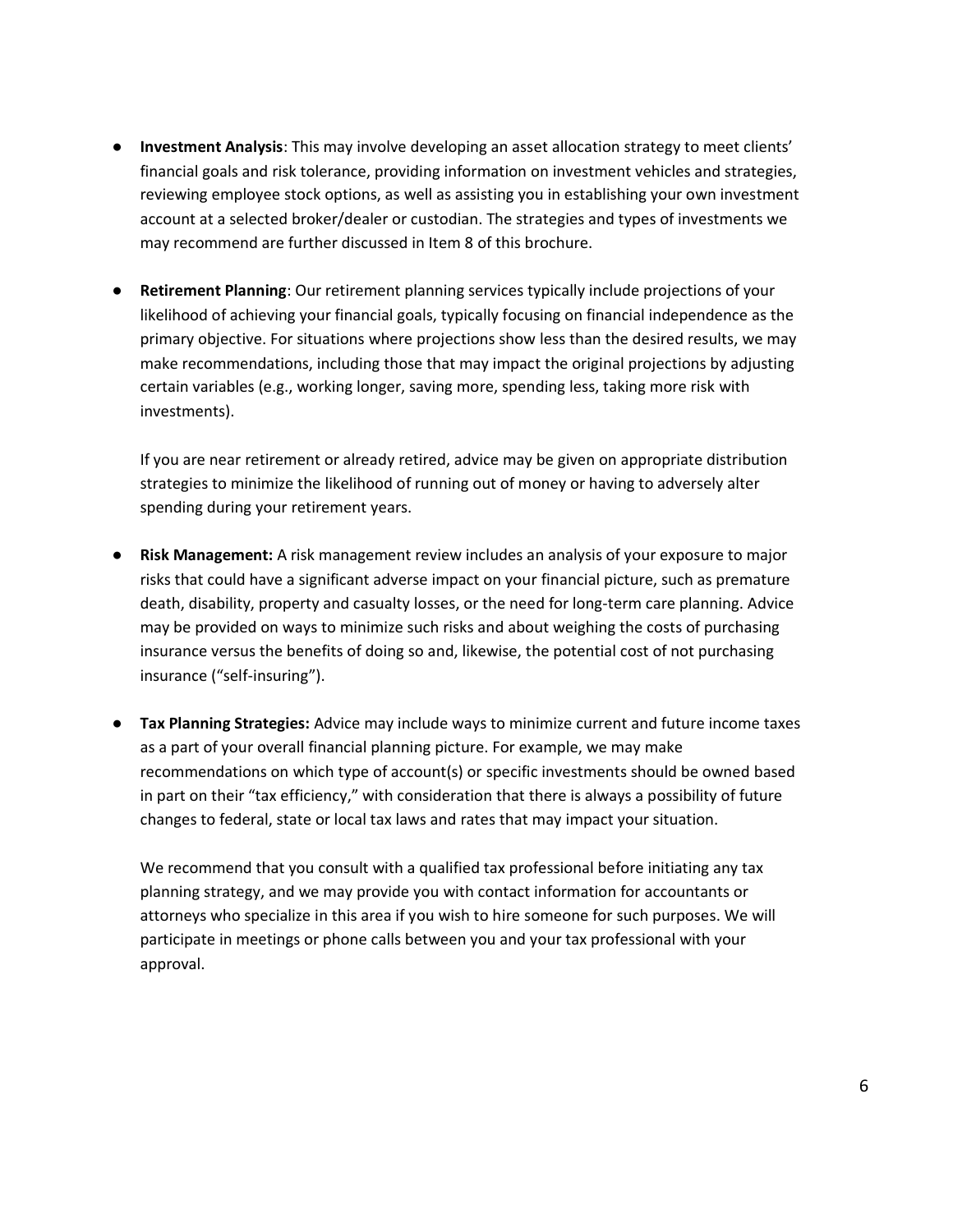#### **Ongoing Financial Planning**

This service involves working one-on-one with a planner over an extended period of time. By paying a fixed monthly fee, clients get to work with a planner who will work with them to design their plan. The planner will monitor the plan, recommend any changes and ensure the plan is up to date.

Upon desiring a financial plan, a client will be taken through establishing their goals and values around money. They will be required to provide information to help complete the following areas of analysis: net worth, cash flow, insurance, credit scores/reports, employee benefit, retirement planning, insurance, investments, college planning and estate planning. Once the client's information is reviewed, their plan will be built and analyzed, and then the findings, analysis and potential changes to their current situation will be reviewed with the client. Clients subscribing to this service will receive a written or an electronic report, providing the client with a detailed financial plan designed to achieve his or her stated financial goals and objectives. If a follow up meeting is required, we will meet at the client's convenience. The plan and the client's financial situation and goals will be monitored throughout the year and follow-up phone calls and emails will be made to the client to confirm that any agreed upon action steps have been carried out. On an annual basis there will be a full review of this plan to ensure its accuracy and ongoing appropriateness. Any needed updates will be implemented at that time.

**Project-Based Financial Planning** is offered for client's that do not currently wish to participate in ongoing financial planning. This service involves a planning meeting with an advisor to discuss two specific areas of concern around their financial situation, and a short follow up meeting. This includes but is not limited to student loan repayment planning, cash flow and budgeting, or employment benefit recommendations. After the planning meeting has concluded, the client will be provided with the advisors written recommendations and/or an action plan based on the specific concerns and goals discussed. If at that time, the client wishes to proceed with an ongoing financial planning engagement, and the advisor accepts, a new financial planning agreement will be signed. Otherwise, at the conclusion of the engagement the client will be notified via email and/ or telephone that the project-based planning engagement has been completed.

#### **Client Tailored Services and Client Imposed Restrictions**

We offer the same suite of services to all of our clients. However, specific client financial plans and their implementation are dependent upon the client Investment Policy Statement which outlines each client's current situation (income, tax levels, and risk tolerance levels) and is used to construct a client specific plan to aid in the selection of a portfolio that matches restrictions, needs, and targets.

#### **Wrap Fee Programs**

We do not participate in wrap fee programs.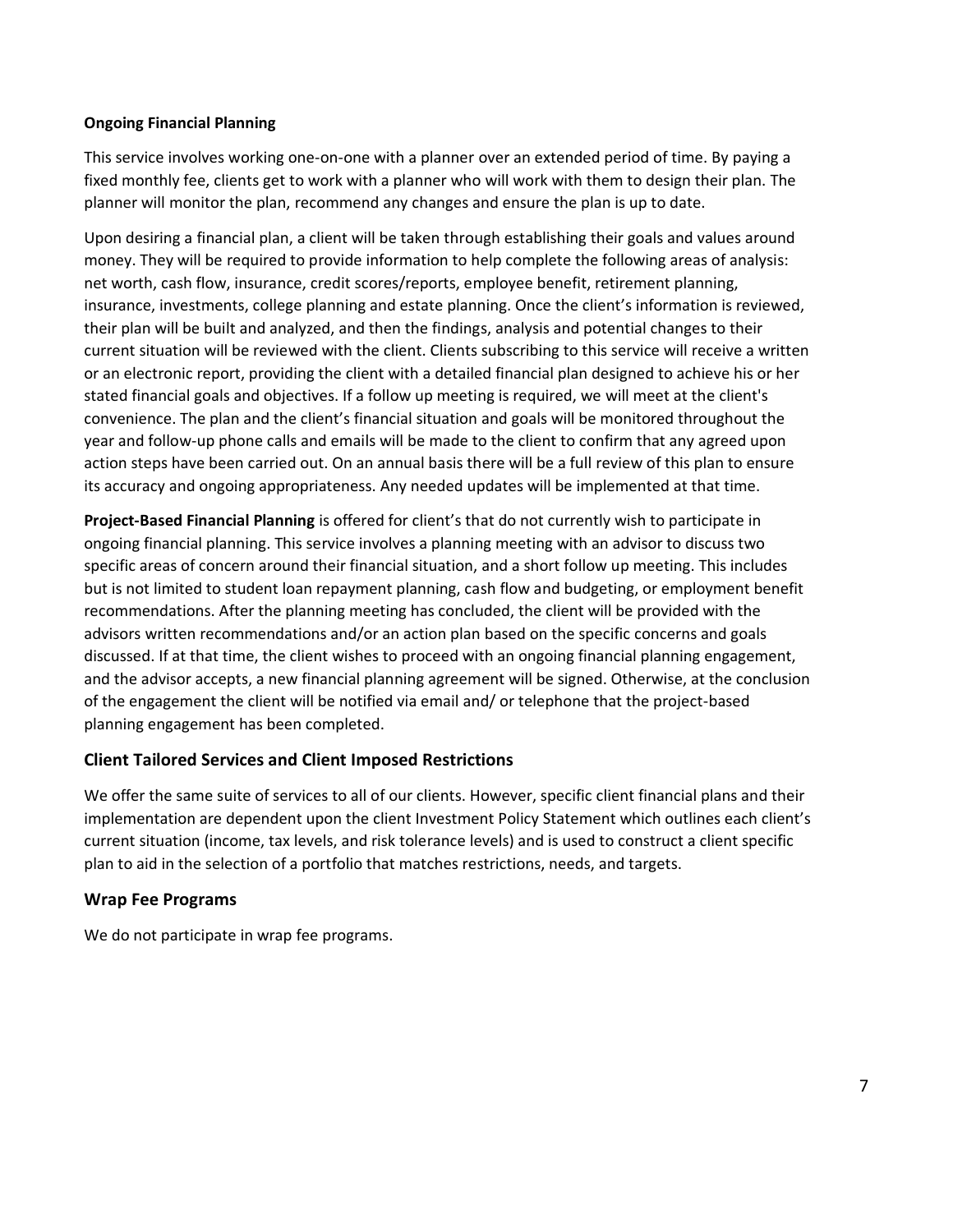## <span id="page-7-0"></span>Item 5: Fees and Compensation

Please note, unless a client has received the firm's disclosure brochure at least 48 hours prior to signing the investment advisory contract, the investment advisory contract may be terminated by the client within five (5) business days of signing the contract without incurring any advisory fees. How we are paid depends on the type of advisory service we are performing. Please review the fee and compensation information below.

#### **Investment Management Services (TNFS Manages)**

Our standard advisory fee is based on the market value of the assets under management and is calculated as follows:

| <b>Account Value</b>        | <b>Annual Advisory Fee</b> |
|-----------------------------|----------------------------|
| All Assets Under Management | 1.00%                      |

The annual fees are negotiable and are pro-rated and paid in arrears on a quarterly basis. The advisory fee is a flat percentage of assets under management and is calculated by assessing the percentage rates using the predefined levels of assets as shown in the above chart, and applying the fee to the account value as of the last day of the previous quarter. No increase in the annual fee shall be effective without agreement from the client by signing a new agreement or amendment to their current advisory agreement.

Advisory fees are paid by electronic funds transfer or the client can have fees directly debited from client accounts. Accounts initiated or terminated during a calendar quarter will be charged a pro-rated fee based on the amount of time remaining in the billing period. An account may be terminated with written notice at least 30 calendar days in advance. Since fees are paid in arrears, no rebate will be needed upon termination of the account.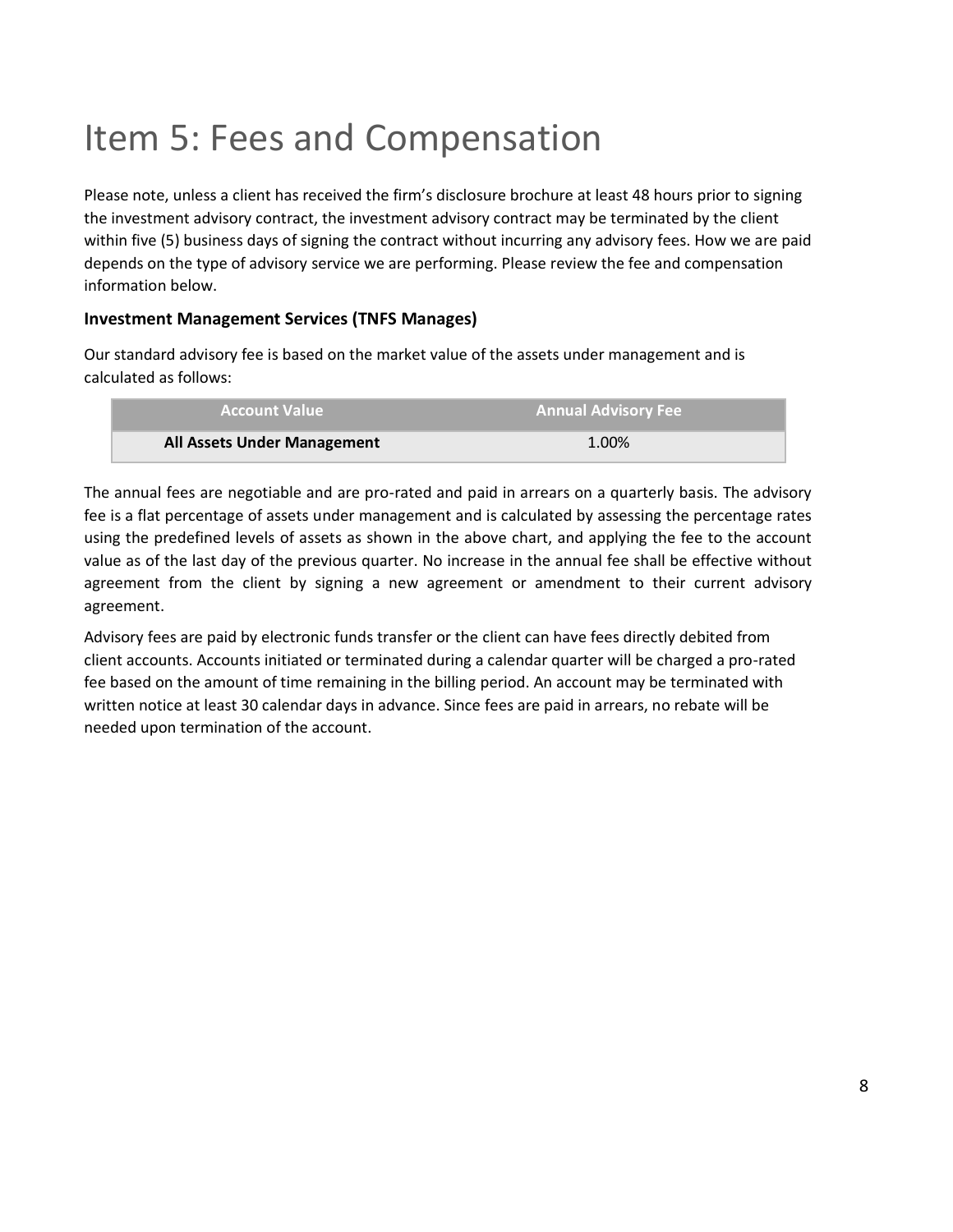#### **Ongoing Financial Planning**

Ongoing Financial Planning Fees consist of an annual fee based on the household net worth calculated as follows:

| <b>Net Worth</b>                                  | <b>Annual Fee</b> |  |
|---------------------------------------------------|-------------------|--|
| *Minimum fee of \$150 per month (\$1800 per year) |                   |  |
| $$0 - $500,000$                                   | 0.70%             |  |
| \$500,001 - \$1,000,000                           | 0.60%             |  |
| \$1,000,001 - \$2,000,000                         | 0.50%             |  |
| \$2,000,001 - \$4,000,000                         | 0.40%             |  |
| \$4,000,001 - \$6,000,000                         | 0.35%             |  |
| \$6,000,001 - \$8,000,000                         | 0.30%             |  |
| \$8,000,001 - \$12,000,000                        | 0.25%             |  |
| \$12,000,001 And Above                            | 0.20%             |  |

Ongoing Financial Planning consists of an ongoing annual fee that is paid in arrears on a monthly basis. The fee is based on the client's household net worth and will exclude any closely held businesses. The client's net worth will be calculated at the start of the engagement and will be reassessed on an annual basis following the review of their financial plan.

An example of the fee calculation is shown below:

*Household Net Worth: \$3,000,000 \* 0.40% (Tier Fee) = \$12,000/ Year*

*\$12,000 annual fee / 12 months = \$1,000 monthly fee*

The fee may be negotiable in certain cases. Fees for this service may be paid by electronic funds transfer or check. This service may be terminated with 30 days' written notice. Since fees are paid in arrears, no rebate will be needed upon termination of the account.

Ongoing Financial Planning clients also receive investment management services with no additional advisory fees. The client will sign a separate investment management agreement.

#### **Project-Based Financial Planning Fee**

Limited Scope Financial Planning Engagements will generally be offered on a fixed fee basis for a flat fee of \$400. The fixed fee will be agreed upon before the start of any work. The fee may be negotiable in certain cases. If a fixed fee program is chosen, half of the fee is due at the beginning of process and the remainder is due at completion of work, however, TNFS will not bill an amount above \$500.00 more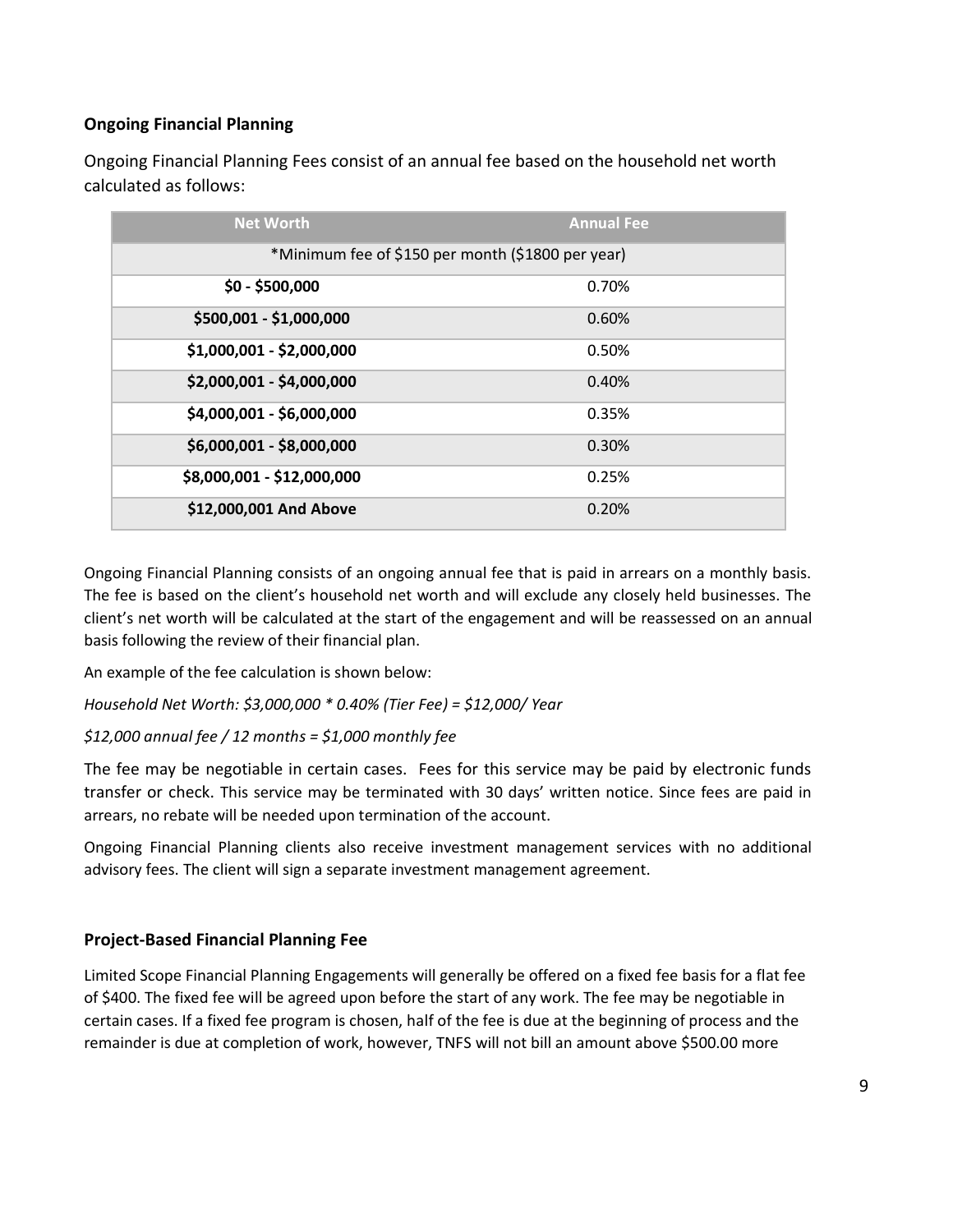than 6 months in advance. Fees for this service may be paid by electronic funds transfer or check. In the event of early termination, the fee would be prorated and any unearned fee would be refunded to the client. If the client chooses to participate in Ongoing Financial Planning, before the completion of the engagement, any fees paid for the engagement will be credited toward their ongoing financial planning fee.

#### **Other Types of Fees and Expenses**

Our fees are exclusive of brokerage commissions, transaction fees, and other related costs and expenses which may be incurred by the client. Clients may incur certain charges imposed by custodians, brokers, and other third parties such as custodial fees, deferred sales charges, odd-lot differentials, transfer taxes, wire transfer and electronic fund fees, and other fees and taxes on brokerage accounts and securities transactions. Mutual fund and exchange traded funds also charge internal management fees, which are disclosed in a fund's prospectus. Such charges, fees and commissions are exclusive of and in addition to our fee, and we shall not receive any portion of these commissions, fees, and costs.

Item 12 further describes the factors that we consider in selecting or recommending broker-dealers for client's transactions and determining the reasonableness of their compensation (e.g., commissions).

We do not accept compensation for the sale of securities or other investment products including assetbased sales charges or service fees from the sale of mutual funds.

# <span id="page-9-0"></span>Item 6: Performance-Based Fees and Side-By-Side Management

We do not offer performance-based fees.

## <span id="page-9-1"></span>Item 7: Types of Clients

We provide financial planning and portfolio management services to individuals or high net-worth individuals.

We do not have a minimum account size requirement, however we do have a minimum fee for Ongoing Financial Planning as disclosed in Item 5.

# <span id="page-9-2"></span>Item 8: Methods of Analysis, Investment Strategies and Risk of Loss

Our primary method of investment analysis involves the use of Modern Portfolio Theory.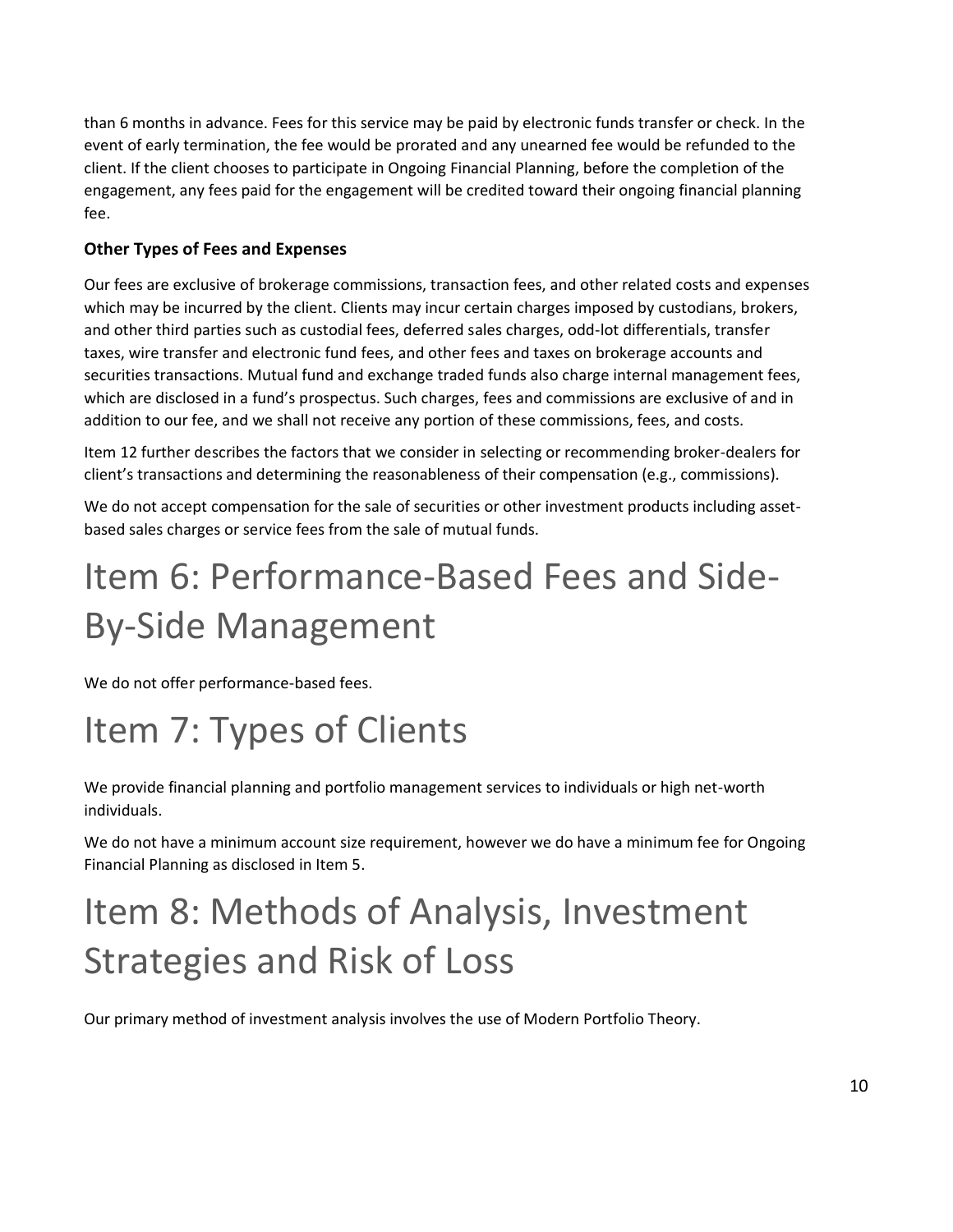#### **Modern Portfolio Theory (MPT)**

Modern portfolio theory tries to understand the market as a whole, rather than looking for what makes each investment opportunity unique. Investments are described statistically, in terms of their expected long-term return rate and their expected short-term volatility. The volatility is equated with "risk," measuring how much worse than average an investment's bad years are likely to be. The end goal is to identify your acceptable level of risk tolerance, and then to find a portfolio with the maximum expected return for that level of risk.

**Asset allocation** is the focus of our investment strategy. In the portfolio construction process, we focus not only on asset classes such as equities, fixed income, and cash, but also on investment strategy styles such as fundamental, quantitative, active, and passive. We believe that diversification across both asset classes and investment strategies is critical for achieving an attractive reward-to-risk ratio in the portfolio. We employ both strategic and tactical asset allocation approaches. Through strategic asset allocation, we construct our long-term target weights for asset classes and strategies based on the client's time horizon, risk tolerance, and required rate of return to meet his or her financial goals. Through tactical asset allocation approaches, we may deviate from target long-term weights established according to our strategic asset allocation approach within tolerance ranges based on our return expectations for asset classes and investment strategies at a given point in the market cycle.

**Passive Investment Management** We primarily practice passive investment management. Passive investing involves building portfolios that are comprised of various distinct asset classes. The asset classes are weighted in a manner to achieve a desired relationship between correlation, risk and return. Funds that passively capture the returns of the desired asset classes are placed in the portfolio. The funds that are used to build passive portfolios are typically index mutual funds or exchange traded funds.

Passive investment management is characterized by low portfolio expenses (i.e. the funds inside the portfolio have low internal costs), minimal trading costs (due to infrequent trading activity), and relative tax efficiency (because the funds inside the portfolio are tax efficient and turnover inside the portfolio is minimal).

In contrast, active management involves a single manager or managers who employ some method, strategy or technique to construct a portfolio that is intended to generate returns that are greater than the broader market or a designated benchmark. Academic research indicates most active managers underperform the market.

#### **Material Risks Involved**

**All investing strategies we offer involve risk and may result in a loss of your original investment which you should be prepared to bear.** Many of these risks apply equally to stocks, bonds, commodities and any other investment or security. Material risks that may be associated with our investment strategies are listed below.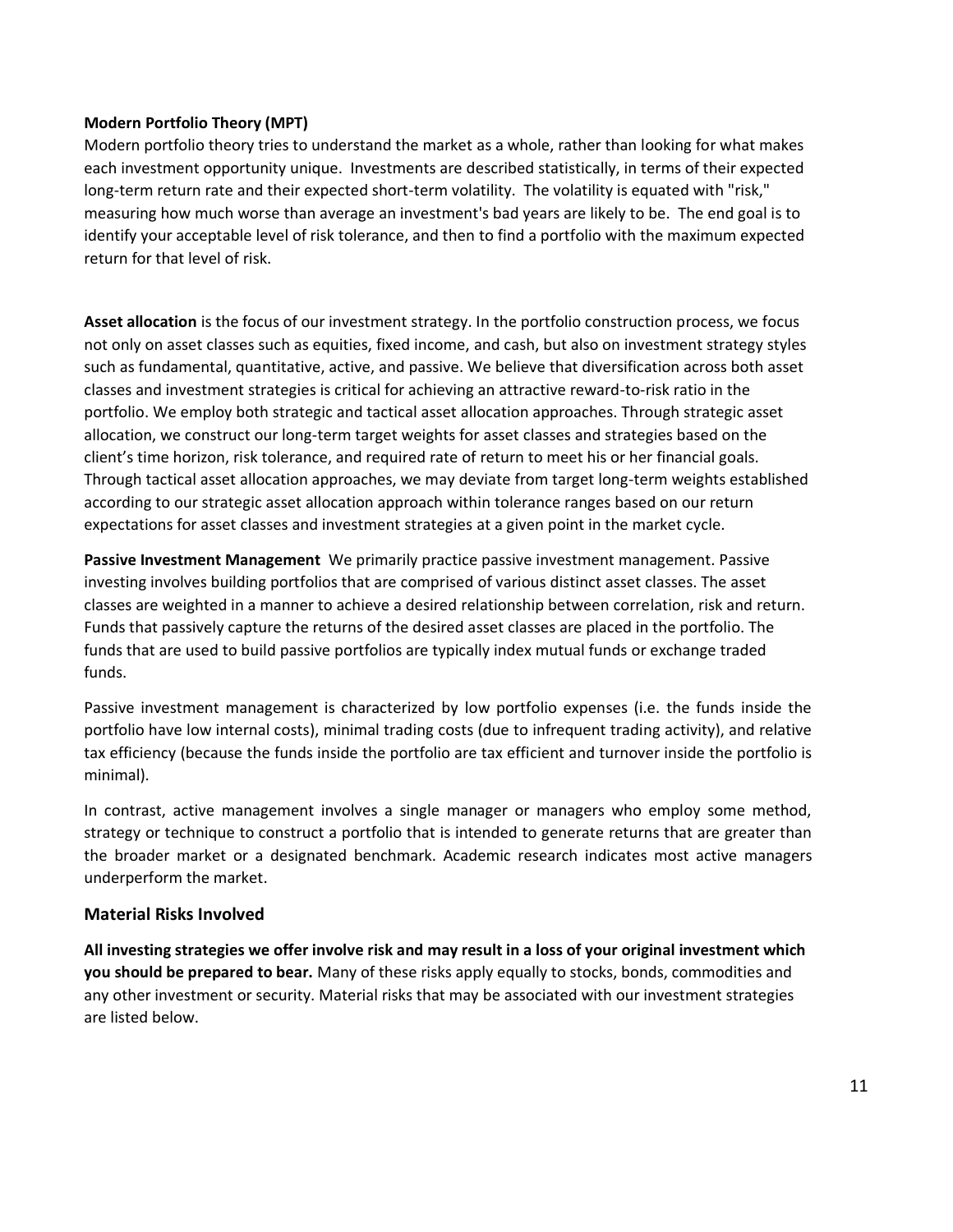**Market Risk:** Market risk involves the possibility that an investment's current market value will fall because of a general market decline, reducing the value of the investment regardless of the operational success of the issuer's operations or its financial condition.

**Strategy Risk:** The Adviser's investment strategies and/or investment techniques may not work as intended.

**Small and Medium Cap Company Risk:** Securities of companies with small and medium market capitalizations are often more volatile and less liquid than investments in larger companies. Small and medium cap companies may face a greater risk of business failure, which could increase the volatility of the client's portfolio.

**Turnover Risk:** At times, the strategy may have a portfolio turnover rate that is higher than other strategies. A high portfolio turnover would result in correspondingly greater brokerage commission expenses and may result in the distribution of additional capital gains for tax purposes. These factors may negatively affect the account's performance.

**Limited markets:** Certain securities may be less liquid (harder to sell or buy) and their prices may at times be more volatile than at other times. Under certain market conditions we may be unable to sell or liquidate investments at prices we consider reasonable or favorable, or find buyers at any price.

**Concentration Risk:** Certain investment strategies focus on particular asset-classes, industries, sectors or types of investment. From time to time these strategies may be subject to greater risks of adverse developments in such areas of focus than a strategy that is more broadly diversified across a wider variety of investments.

**Interest Rate Risk:** Bond (fixed income) prices generally fall when interest rates rise, and the value may fall below par value or the principal investment. The opposite is also generally true: bond prices generally rise when interest rates fall. In general, fixed income securities with longer maturities are more sensitive to these price changes. Most other investments are also sensitive to the level and direction of interest rates.

**Legal or Legislative Risk**: Legislative changes or Court rulings may impact the value of investments, or the securities' claim on the issuer's assets and finances.

**Inflation**: Inflation may erode the buying-power of your investment portfolio, even if the dollar value of your investments remains the same.

#### **Risks Associated with Securities**

Apart from the general risks outlined above which apply to all types of investments, specific securities may have other risks.

**Common stocks** may go up and down in price quite dramatically, and in the event of an issuer's bankruptcy or restructuring could lose all value. A slower-growth or recessionary economic environment could have an adverse effect on the price of all stocks.

**Bank Obligations** including bonds and certificates of deposit may be vulnerable to setbacks or panics in the banking industry. Banks and other financial institutions are greatly affected by interest rates and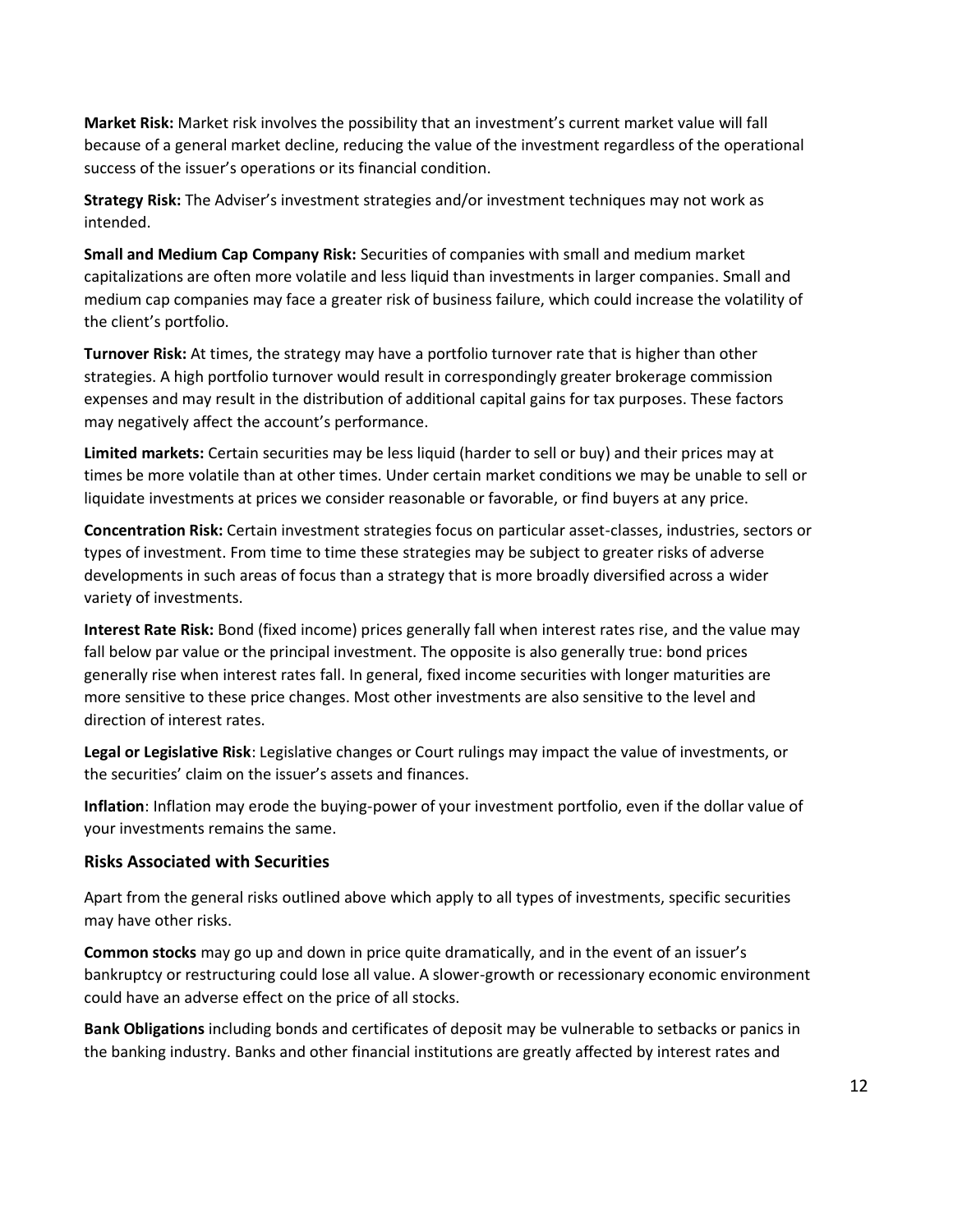may be adversely affected by downturns in the U.S. and foreign economies or changes in banking regulations.

**Municipal Bonds** are debt obligations generally issued to obtain funds for various public purposes, including the construction of public facilities. Municipal bonds pay a lower rate of return than most other types of bonds. However, because of a municipal bond's tax-favored status, investors should compare the relative after-tax return to the after-tax return of other bonds, depending on the investor's tax bracket. Investing in municipal bonds carries the same general risks as investing in bonds in general. Those risks include interest rate risk, reinvestment risk, inflation risk, market risk, call or redemption risk, credit risk, and liquidity and valuation risk.

**Exchange Traded Funds** prices may vary significantly from the Net Asset Value due to market conditions. Certain Exchange Traded Funds may not track underlying benchmarks as expected. ETFs are also subject to the following risks: (i) an ETF's shares may trade at a market price that is above or below their net asset value; (ii) trading of an ETF's shares may be halted if the listing exchange's officials deem such action appropriate, the shares are de-listed from the exchange, or the activation of market-wide "circuit breakers" (which are tied to large decreases in stock prices) halts stock trading generally. The Adviser has no control over the risks taken by the underlying funds in which client's invest.

**Investment Companies Risk**. When a client invests in open end mutual funds or ETFs, the client indirectly bears its proportionate share of any fees and expenses payable directly by those funds. Therefore, the client will incur higher expenses, many of which may be duplicative. In addition, the client's overall portfolio may be affected by losses of an underlying fund and the level of risk arising from the investment practices of an underlying fund (such as the use of derivatives).

## <span id="page-12-0"></span>Item 9: Disciplinary Information

#### **Criminal or Civil Actions**

TNFS and its management have not been involved in any criminal or civil action.

#### **Administrative Enforcement Proceedings**

TNFS and its management have not been involved in administrative enforcement proceedings.

#### **Self-Regulatory Organization Enforcement Proceedings**

TNFS and its management have not been involved in legal or disciplinary events that are material to a client's or prospective client's evaluation of TNFS or the integrity of its management.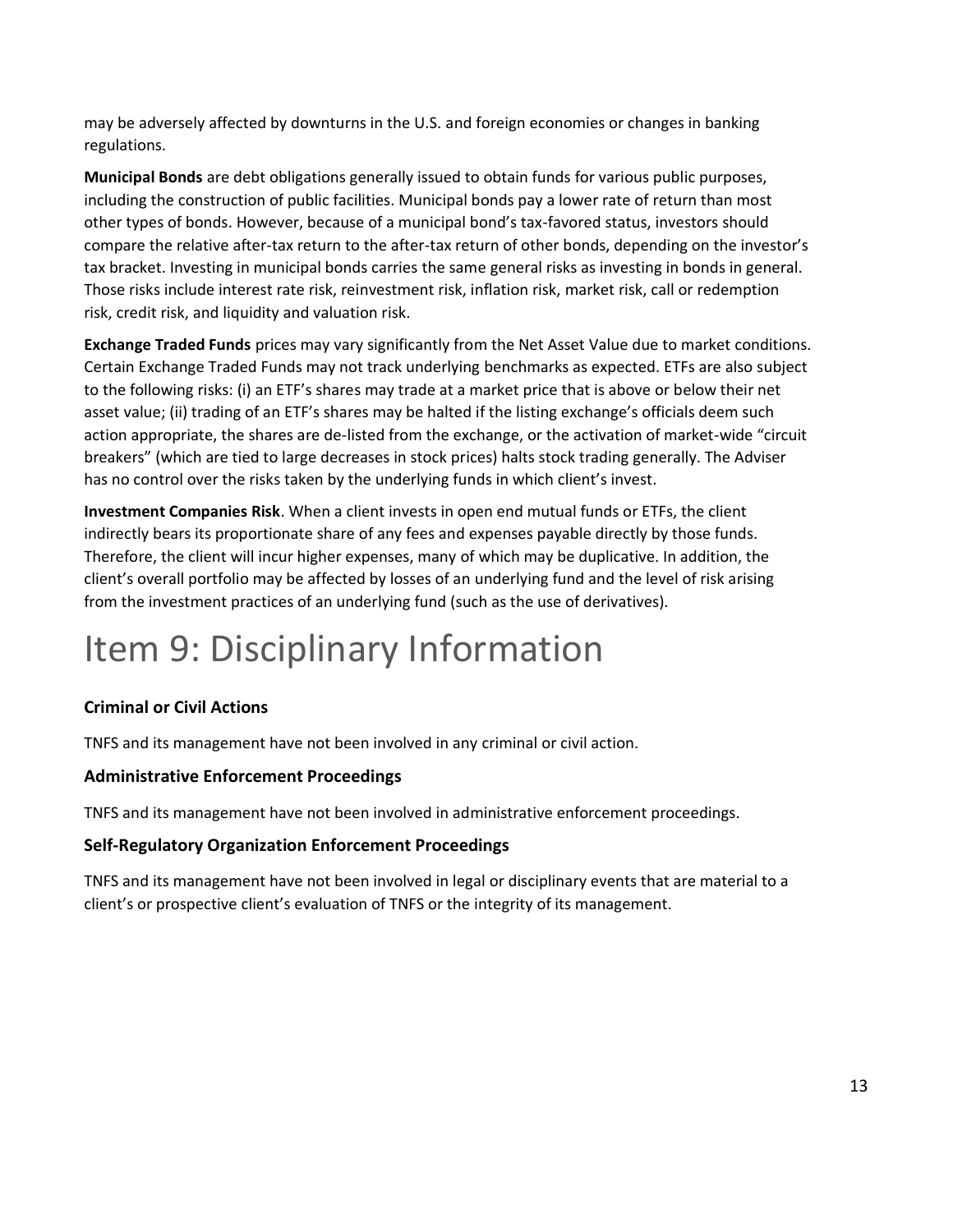# <span id="page-13-0"></span>Item 10: Other Financial Industry Activities and Affiliations

No TNFS employee is registered, or have an application pending to register, as a broker-dealer or a registered representative of a broker-dealer.

No TNFS employee is registered, or have an application pending to register, as a futures commission merchant, commodity pool operator or a commodity trading advisor.

TNFS does not have any related parties. As a result, we do not have a relationship with any related parties.

TNFS only receives compensation directly from clients. We do not receive compensation from any outside source. We do not have any conflicts of interest with any outside party.

# <span id="page-13-1"></span>Item 11: Code of Ethics, Participation or Interest in Client Transactions and Personal Trading

As a fiduciary, our firm and its associates have a duty of utmost good faith to act solely in the best interests of each client. Our clients entrust us with their funds and personal information, which in turn places a high standard on our conduct and integrity. Our fiduciary duty is a core aspect of our Code of Ethics and represents the expected basis of all of our dealings. The firm also accepts the obligation not only to comply with the mandates and requirements of all applicable laws and regulations but also to take responsibility to act in an ethical and professionally responsible manner in all professional services and activities.

#### **Code of Ethics Description**

This code does not attempt to identify all possible conflicts of interest, and literal compliance with each of its specific provisions will not shield associated persons from liability for personal trading or other conduct that violates a fiduciary duty to advisory clients. A summary of the Code of Ethics' Principles is outlined below.

- Integrity Associated persons shall offer and provide professional services with integrity.
- Objectivity Associated persons shall be objective in providing professional services to clients.
- Competence Associated persons shall provide services to clients competently and maintain the necessary knowledge and skill to continue to do so in those areas in which they are engaged.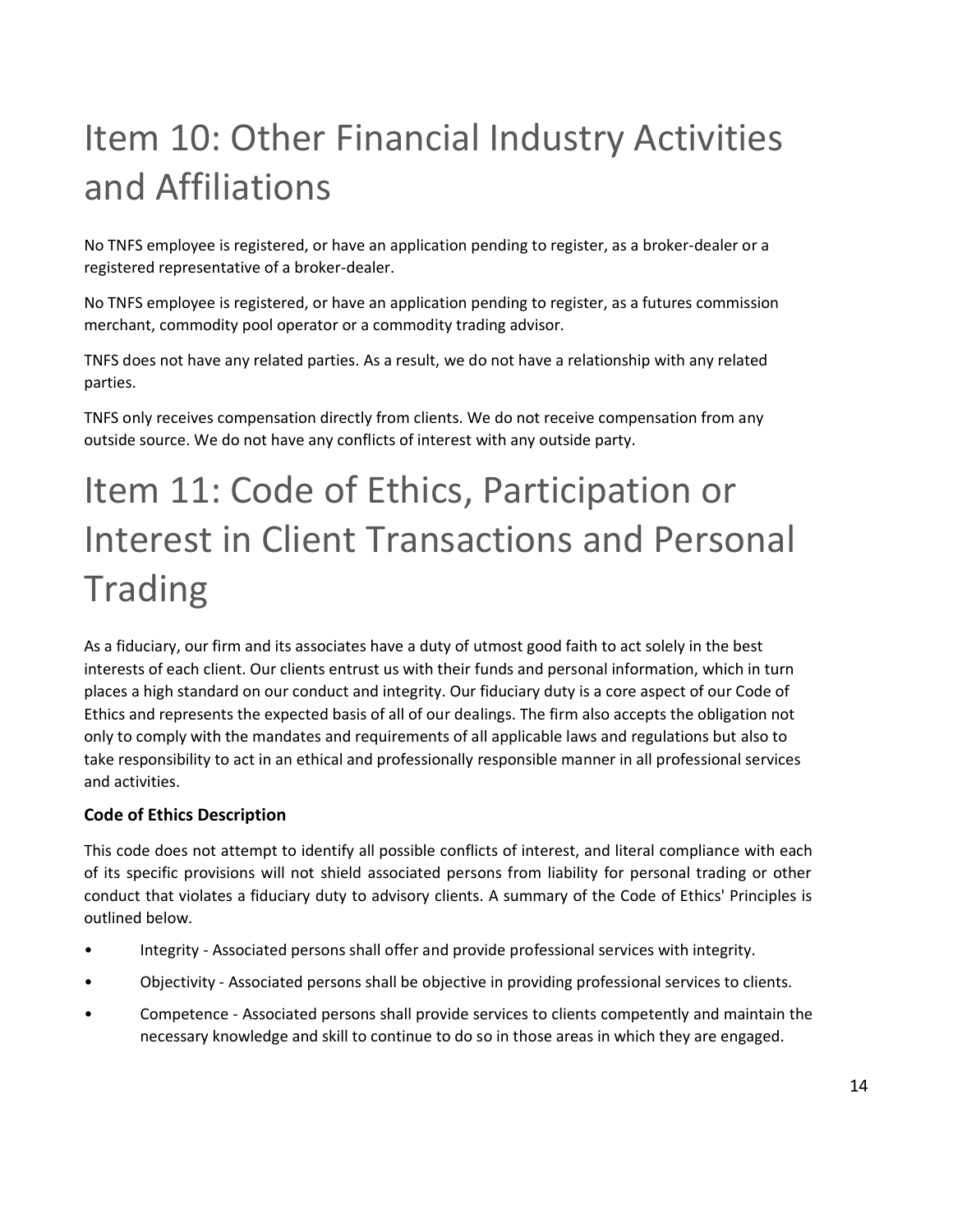- Fairness Associated persons shall perform professional services in a manner that is fair and reasonable to clients, principals, partners, and employers, and shall disclose conflict(s) of interest in providing such services.
- Confidentiality Associated persons shall not disclose confidential client information without the specific consent of the client unless in response to proper legal process, or as required by law.
- Professionalism Associated persons' conduct in all matter shall reflect credit of the profession.
- Diligence Associated persons shall act diligently in providing professional services.

We periodically review and amend our Code of Ethics to ensure that it remains current, and we require all firm access persons to attest to their understanding of and adherence to the Code of Ethics at least annually. Our firm will provide of copy of its Code of Ethics to any client or prospective client upon request.

#### **Investment Recommendations Involving a Material Financial Interest and Conflicts of Interest**

Neither our firm, its associates or any related person is authorized to recommend to a client, or effect a transaction for a client, involving any security in which our firm or a related person has a material financial interest, such as in the capacity as an underwriter, adviser to the issuer, etc.

#### **Advisory Firm Purchase of Same Securities Recommended to Clients and Conflicts of Interest**

Our firm and its "related persons" may buy or sell securities similar to, or different from, those we recommend to clients for their accounts. In an effort to reduce or eliminate certain conflicts of interest involving the firm or personal trading, our policy may require that we restrict or prohibit associates' transactions in specific reportable securities transactions. Any exceptions or trading pre-clearance must be approved by the firm principal in advance of the transaction in an account, and we maintain the required personal securities transaction records per regulation.

#### **Trading Securities At/Around the Same Time as Client's Securities**

From time to time, our firm or its "related persons" may buy or sell securities for themselves at or around the same time as clients. We will not trade non-mutual fund or non-ETF securities 5 days prior to the same security for clients.

## <span id="page-14-0"></span>Item 12: Brokerage Practices

#### **Factors Used to Select Custodians and/or Broker-Dealers**

True North Financial Services, LLC does not have any affiliation with Broker-Dealers. Specific custodian recommendations are made to client based on their need for such services. We recommend custodians based on the reputation and services provided by the firm.

#### **1. Research and Other Soft-Dollar Benefits**

We currently do not receive soft dollar benefits.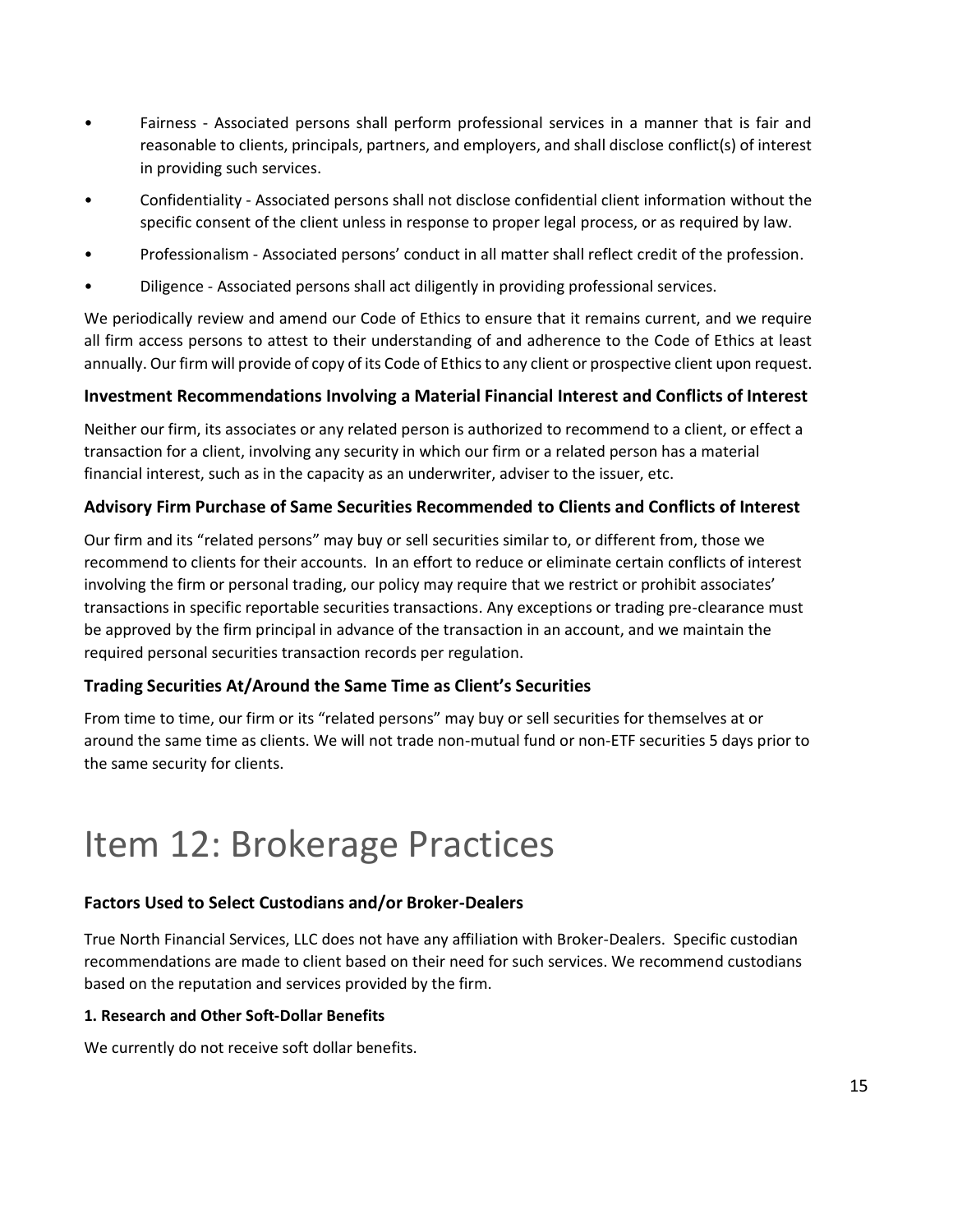#### **2. Brokerage for Client Referrals**

We receive no referrals from a broker-dealer or third party in exchange for using that broker-dealer or third party.

#### **3. Clients Directing Which Broker/Dealer/Custodian to Use**

We do recommend a specific custodian for clients to use, however, clients may custody their assets at a custodian of their choice. Clients may also direct us to use a specific broker-dealer to execute transactions. By allowing clients to choose a specific custodian, we may be unable to achieve most favorable execution of client transaction and this may cost clients money over using a lower-cost custodian.

### **The Custodian and Brokers We Use (TD Ameritrade)**

Advisor participates in the TD Ameritrade Institutional program. TD Ameritrade Institutional is a division of TD Ameritrade, Inc. ("TD Ameritrade"), member FINRA/SIPC. TD Ameritrade is an independent [and unaffiliated] SEC-registered broker-dealer. TD Ameritrade offers to independent investment Advisors services which include custody of securities, trade execution, clearance and settlement of transactions. Advisor receives some benefits from TD Ameritrade through its participation in the program. (Please see the disclosure under Item 14 below.)

## **Aggregating (Block) Trading for Multiple Client Accounts**

Generally, we combine multiple orders for shares of the same securities purchased for advisory accounts we manage (this practice is commonly referred to as "block trading"). We will then distribute a portion of the shares to participating accounts in a fair and equitable manner. The distribution of the shares purchased is typically proportionate to the size of the account, but it is not based on account performance or the amount or structure of management fees. Subject to our discretion, regarding particular circumstances and market conditions, when we combine orders, each participating account pays an average price per share for all transactions and pays a proportionate share of all transaction costs. Accounts owned by our firm or persons associated with our firm may participate in block trading with your accounts; however, they will not be given preferential treatment.

## <span id="page-15-0"></span>Item 13: Review of Accounts

Client accounts with the Investment Management Service will be reviewed regularly on a quarterly basis by Matthew Crum, Founder and CCO. The account is reviewed with regards to the client's investment policies and risk tolerance levels. Events that may trigger a special review would be unusual performance, addition or deletions of client imposed restrictions, excessive draw-down, volatility in performance, or buy and sell decisions from the firm or per client's needs.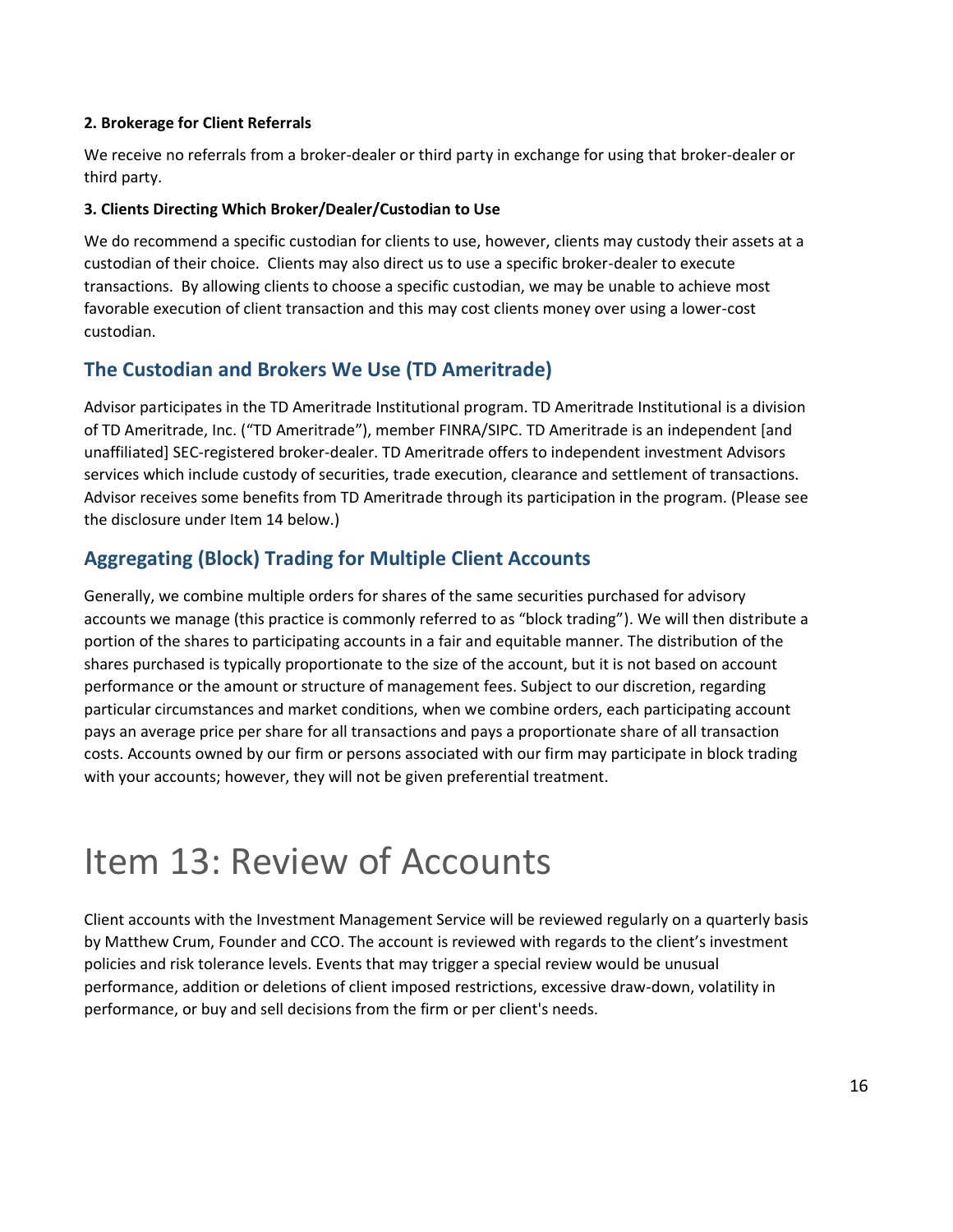Clients will receive trade confirmations from the broker(s) for each transaction in their accounts as well as monthly or quarterly statements and annual tax reporting statements from their custodian showing all activity in the accounts, such as receipt of dividends and interest.

TNFS will provide written reports to Investment Management clients on at least an annual basis. We urge clients to compare these reports against the account statements they receive from their custodian.

## <span id="page-16-0"></span>Item 14: Client Referrals and Other Compensation

We do not receive any economic benefit, directly or indirectly, from any third party for advice rendered to our clients. Nor do we, directly or indirectly, compensate any person who is not advisory personnel for client referrals.

As disclosed under Item 12, above, Advisor participates in TD Ameritrade's institutional customer program and Advisor may recommend TD Ameritrade to Clients for custody and brokerage services. There is no direct link between Advisor's participation in the program and the investment advice it gives to its Clients, although Advisor receives economic benefits through its participation in the program that are typically not available to TD Ameritrade retail investors. These benefits include the following products and services (provided without cost or at a discount): receipt of duplicate Client statements and confirmations; research related products and tools; consulting services; access to a trading desk serving Advisor participants; access to block trading (which provides the ability to aggregate securities transactions for execution and then allocate the appropriate shares to Client accounts); the ability to have advisory fees deducted directly from Client accounts; access to an electronic communications network for Client order entry and account information; access to mutual funds with no transaction fees and to certain institutional money managers; and discounts on compliance, marketing, research, technology, and practice management products or services provided to Advisor by third party vendors. TD Ameritrade may also have paid for business consulting and professional services received by Advisor's related persons. Some of the products and services made available by TD Ameritrade through the program may benefit Advisor but may not benefit its Client accounts. These products or services may assist Advisor in managing and administering Client accounts, including accounts not maintained at TD Ameritrade. Other services made available by TD Ameritrade are intended to help Advisor manage and further develop its business enterprise. The benefits received by Advisor or its personnel through participation in the program do not depend on the amount of brokerage transactions directed to TD Ameritrade. As part of its fiduciary duties to clients, Advisor endeavors at all times to put the interests of its clients first. Clients should be aware, however, that the receipt of economic benefits by Advisor or its related persons in and of itself creates a potential conflict of interest and may indirectly influence the Advisor's choice of TD Ameritrade for custody and brokerage services.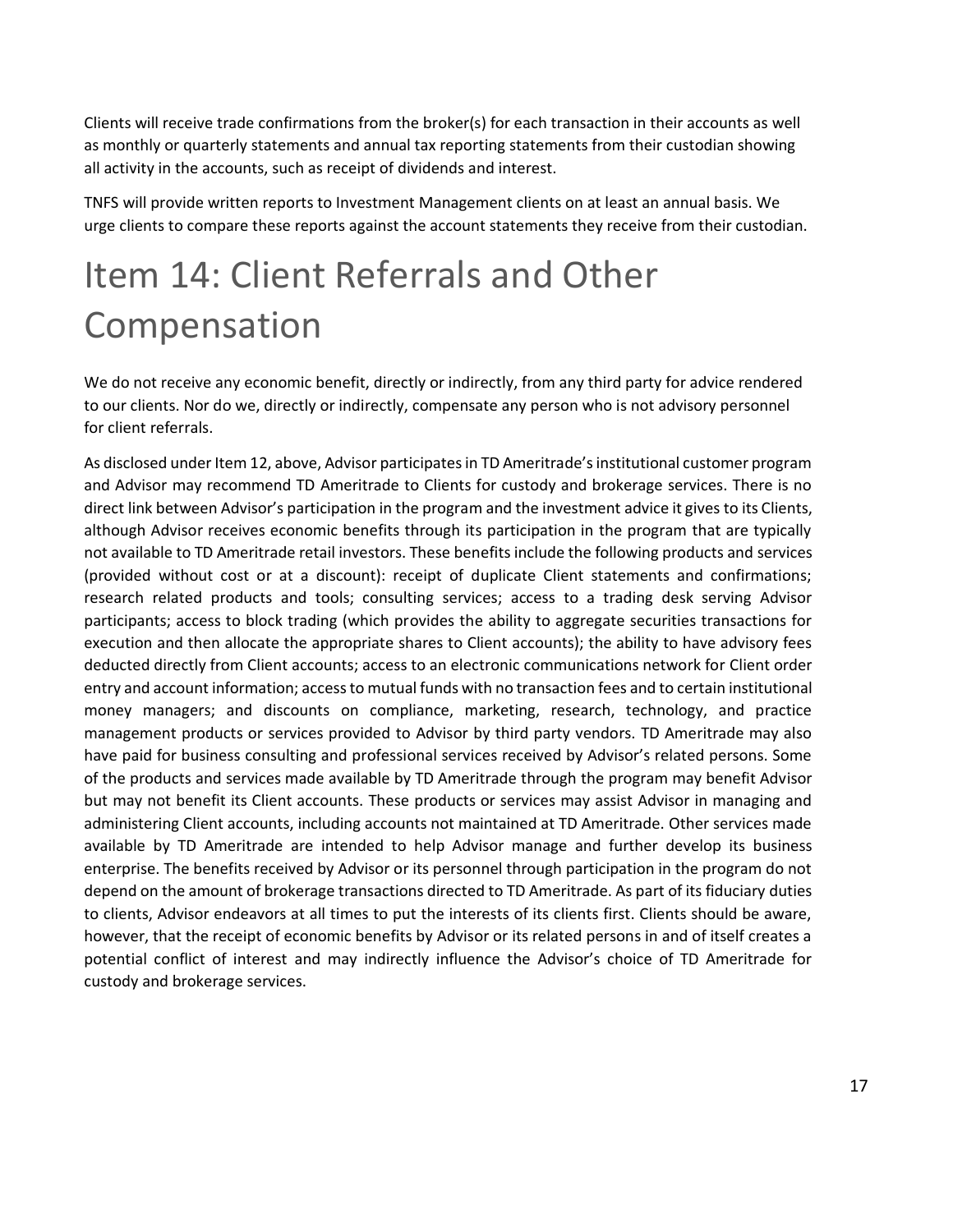# <span id="page-17-0"></span>Item 15: Custody

TNFS does not accept custody of client funds except in the instance of withdrawing client fees.

For client accounts in which TNFS directly debits their advisory fee:

- i. TNFS will send a copy of its invoice to the custodian at the same time that it sends the client a copy.
- ii. The custodian will send at least quarterly statements to the client showing all disbursements for the account, including the amount of the advisory fee.
- iii. The client will provide written authorization to TNFS, permitting them to be paid directly for their accounts held by the custodian.

Clients should receive at least quarterly statements from the broker dealer, bank or other qualified custodian that holds and maintains client's investment assets. We urge you to carefully review such statements and compare such official custodial records to the account statements or reports that we may provide to you. Our statements or reports may vary from custodial statements based on accounting procedures, reporting dates, or valuation methodologies of certain securities.

## <span id="page-17-1"></span>Item 16: Investment Discretion

For those client accounts where we provide investment management services, we maintain discretion over client accounts with respect to securities to be bought and sold and the amount of securities to be bought and sold. Investment discretion is explained to clients in detail when an advisory relationship has commenced. At the start of the advisory relationship, the client will execute a Limited Power of Attorney, which will grant our firm discretion over the account. Additionally, the discretionary relationship will be outlined in the advisory contract and signed by the client.

# <span id="page-17-2"></span>Item 17: Voting Client Securities

We do not vote Client proxies. Therefore, Clients maintain exclusive responsibility for: (1) voting proxies, and (2) acting on corporate actions pertaining to the Client's investment assets. The Client shall instruct the Client's qualified custodian to forward to the Client copies of all proxies and shareholder communications relating to the Client's investment assets. If the client would like our opinion on a particular proxy vote, they may contact us at the number listed on the cover of this brochure.

In most cases, you will receive proxy materials directly from the account custodian. However, in the event we were to receive any written or electronic proxy materials, we would forward them directly to you by mail, unless you have authorized our firm to contact you by electronic mail, in which case, we would forward you any electronic solicitation to vote proxies.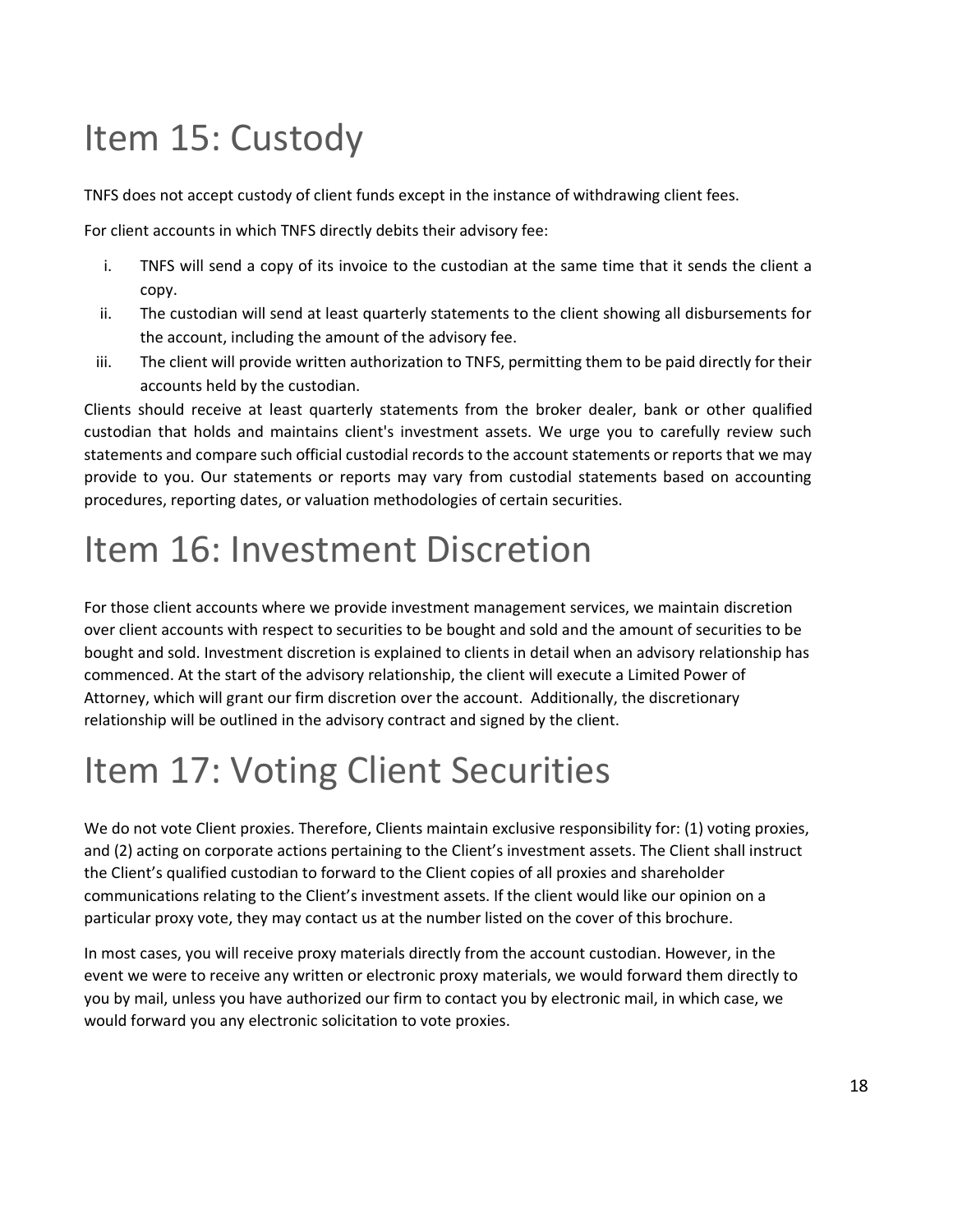# <span id="page-18-0"></span>Item 18: Financial Information

Registered Investment Advisers are required in this Item to provide you with certain financial information or disclosures about our financial condition. We have no financial commitment that impairs our ability to meet contractual and fiduciary commitments to clients, and we have not been the subject of a bankruptcy proceeding.

We do not have custody of client funds or securities or require or solicit prepayment of more than \$500 in fees per client six months in advance.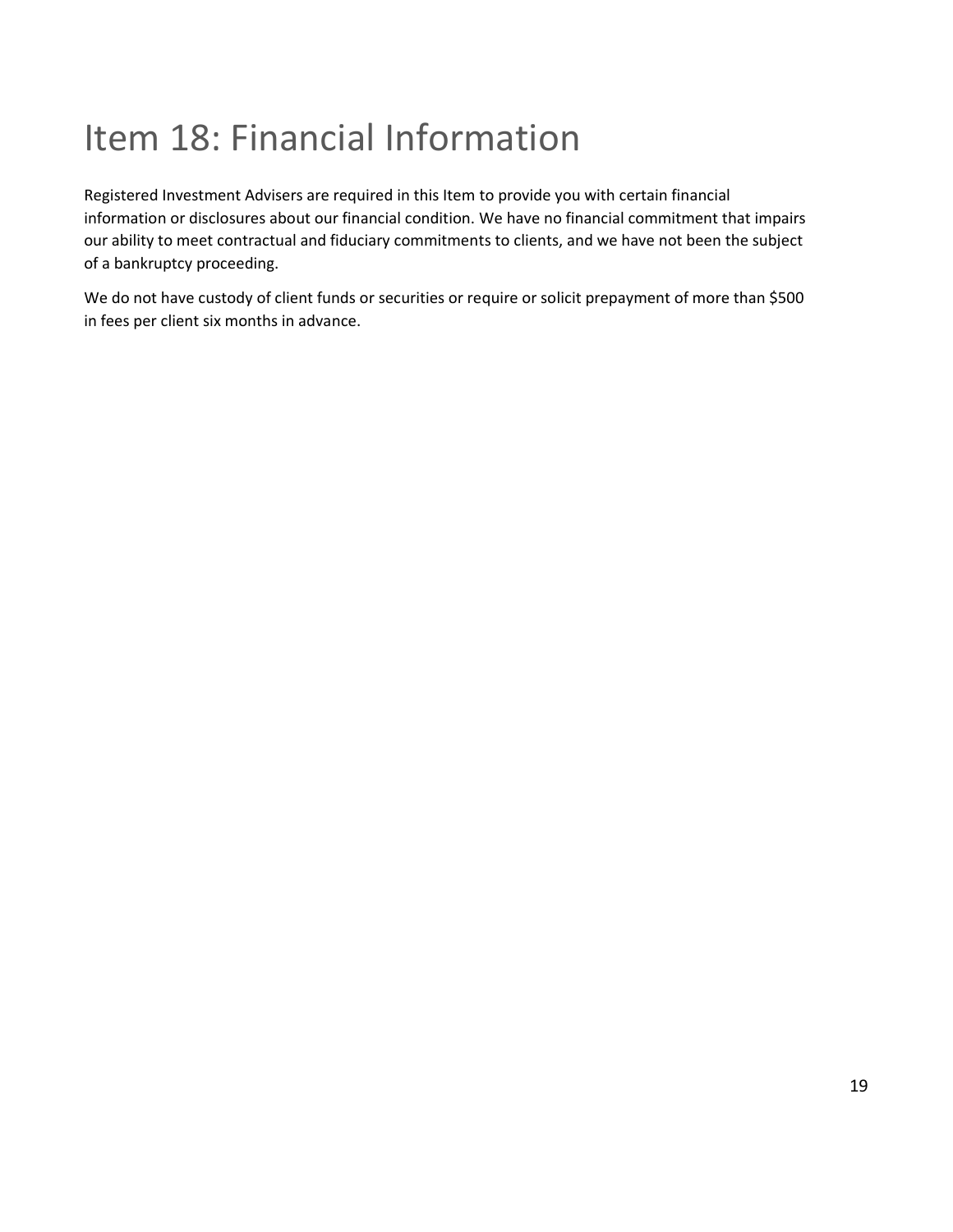# <span id="page-19-0"></span>Item 19: Requirements for State-Registered Advisers

## **Matthew Crum**

Born: 1987

### **Educational Background**

• 2009 – Bachelor of Science Finance, Minor in Economics, University of Delaware

### **Business Experience**

- 10/2017 Present, True North Financial Services, LLC, Founder and CCO
- 08/2017 10/2017, Education, College for Financial Planning
- 07/2016 08/2017, Asset Advisory Group, Inc., Financial Advisor
- 03/2016 07/2016, Education, College for Financial Planning
- 09/2010 03/2016, Symmetry Partners, LLC., Regional Business Consultant
- 09/2009 09/2010, Hennion & Walsh, Registered Representative
- 06/2009 09/2009, Extended Travel

### **Professional Designations, Licensing & Exams**

**CFP (Certified Financial Planner)**®**:** The CERTIFIED FINANCIAL PLANNER™, CFP® and federally registered CFP (with flame design) marks (collectively, the "CFP® marks") are professional certification marks granted in the United States by Certified Financial Planner Board of Standards, Inc. ("CFP Board").

The CFP® certification is a voluntary certification; no federal or state law or regulation requires financial planners to hold CFP® certification. It is recognized in the United States and a number of other countries for its (1) high standard of professional education; (2) stringent code of conduct and standards of practice; and (3) ethical requirements that govern professional engagements with clients. Currently, more than 71,000 individuals have obtained CFP® certification in the United States.

To attain the right to use the CFP® marks, an individual must satisfactorily fulfill the following requirements:

Education – Complete an advanced college-level course of study addressing the financial planning subject areas that CFP Board's studies have determined as necessary for the competent and professional delivery of financial planning services, and attain a Bachelor's Degree from a regionally accredited United States college or university (or its equivalent from a foreign university). CFP Board's financial planning subject areas include insurance planning and risk management, employee benefits planning, investment planning, income tax planning, retirement planning, and estate planning;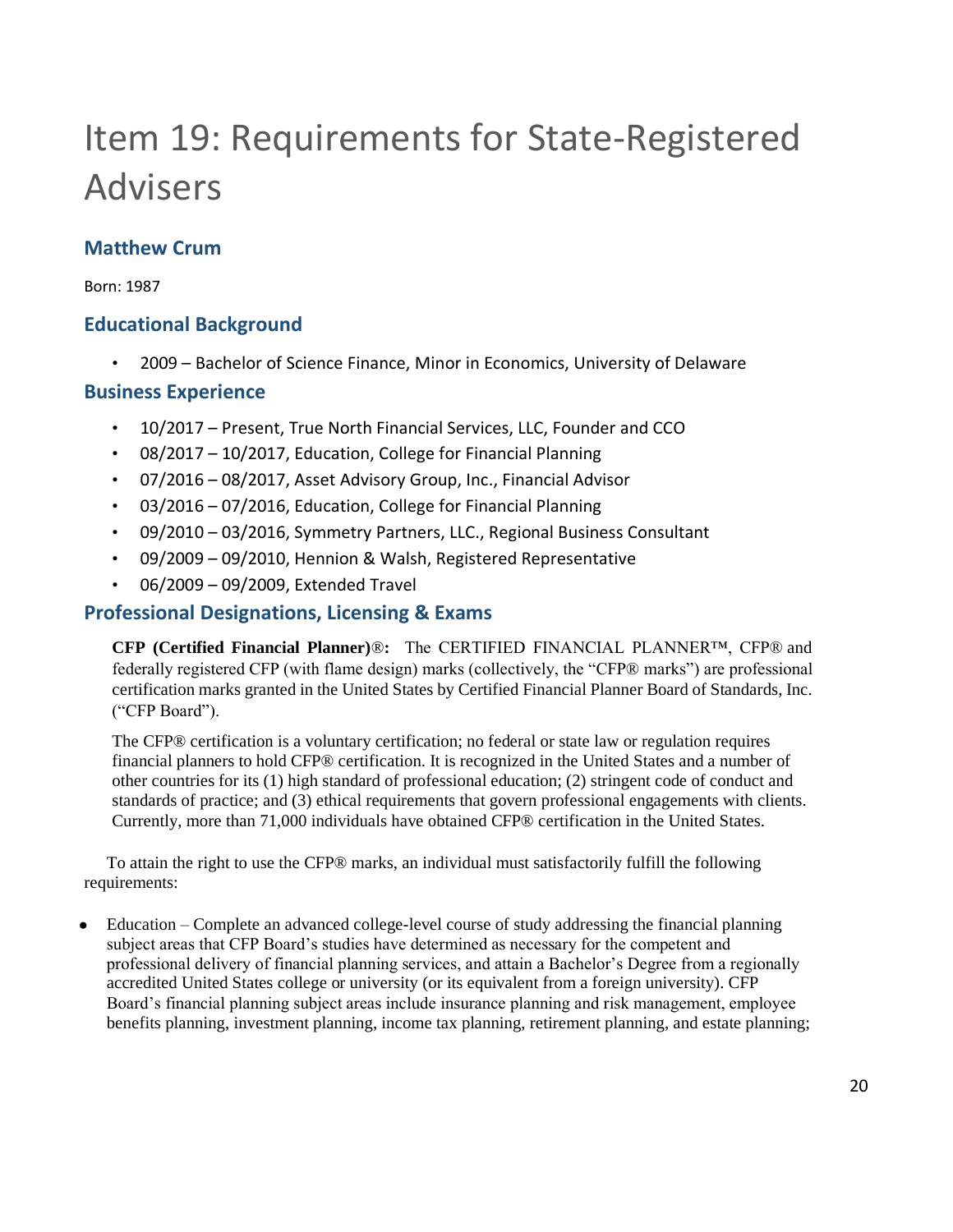- Examination Pass the comprehensive CFP® Certification Examination. The examination includes case studies and client scenarios designed to test one's ability to correctly diagnose financial planning issues and apply one's knowledge of financial planning to real-world circumstances;
- Experience Complete at least three years of full-time financial planning-related experience (or the equivalent, measured as 2,000 hours per year); and
- Ethics Agree to be bound by CFP Board's *Standards of Professional Conduct*, a set of documents outlining the ethical and practice standards for CFP® professionals. Individuals who become certified must complete the following ongoing education and ethics requirements in order to maintain the right to continue to use the CFP® marks:
- Continuing Education Complete 30 hours of continuing education hours every two years, including two hours on the *Code of Ethics* and other parts of the S*tandards of Professional Conduct*, to maintain competence and keep up with developments in the financial planning field; and
- Ethics Renew an agreement to be bound by the *Standards of Professional Conduct*. The *Standards* prominently require that CFP® professionals provide financial planning services at a fiduciary standard of care. This means CFP® professionals must provide financial planning services in the best interests of their clients.

CFP® professionals who fail to comply with the above standards and requirements may be subject to CFP Board's enforcement process, which could result in suspension or permanent revocation of their CFP® certification.

### **Other Business Activities**

Matthew Crum is not involved with outside business activities.

### **Performance Based Fees**

TNFS is not compensated by performance-based fees.

### **Material Disciplinary Disclosures**

No management person at True North Financial Services, LLC has ever been involved in an arbitration claim of any kind or been found liable in a civil, self-regulatory organization, or administrative proceeding.

## **Material Relationships That Management Persons Have With Issuers of Securities**

True North Financial Services, LLC, nor Matthew Crum, have any relationship or arrangement with issuers of securities.

### **Additional Compensation**

Matthew Crum does not receive any economic benefit from any person, company, or organization, in exchange for providing clients advisory services through TNFS.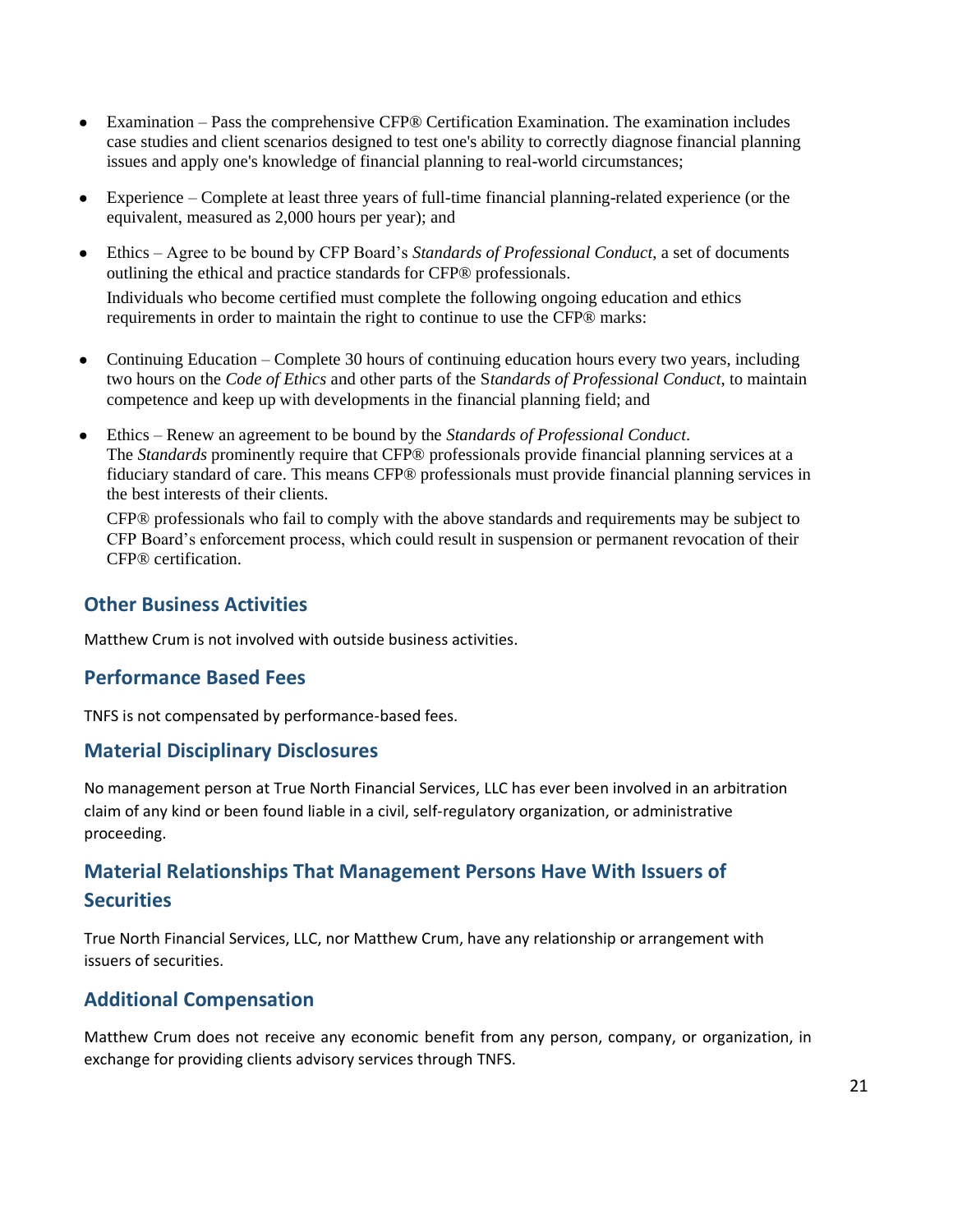### **Supervision**

Matthew Crum, as Founder and Chief Compliance Officer of TNFS, is responsible for supervision. He may be contacted at the phone number on this brochure supplement.

### **Requirements for State Registered Advisers**

Matthew Crum has NOT been involved in an arbitration, civil proceeding, self-regulatory proceeding, administrative proceeding, or a bankruptcy petition.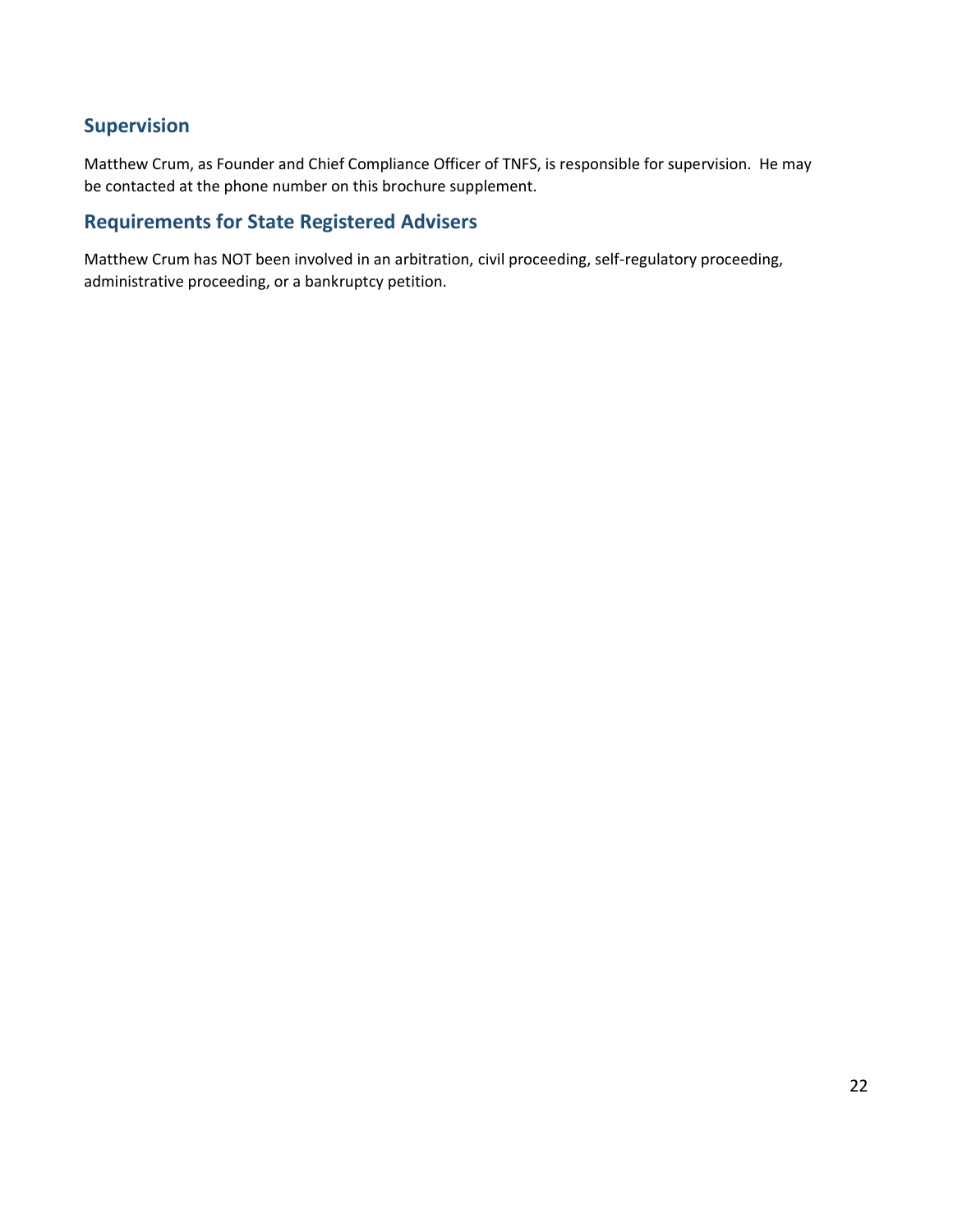## True North Financial Services, LLC

2467 Route 10 Bldg 10. Apt 3B Morris Plains, NJ 07950 (973) 520-0043

## Dated February 24th, 2022

<span id="page-22-0"></span>Form ADV Part 2B – Brochure Supplement

## *For*

## **Matthew Crum - Individual CRD# 5285903**

Founder, and Chief Compliance Officer

This brochure supplement provides information about Matthew Crum that supplements the True North Financial Services, LLC ("TNFS") brochure. A copy of that brochure precedes this supplement. Please contact Matthew Crum if the TNFS brochure is not included with this supplement or if you have any questions about the contents of this supplement.

Additional information about Matthew Crum is available on the SEC's website at [www.adviserinfo.sec.gov](http://www.adviserinfo.sec.gov/) which can be found using the identification number 5285903.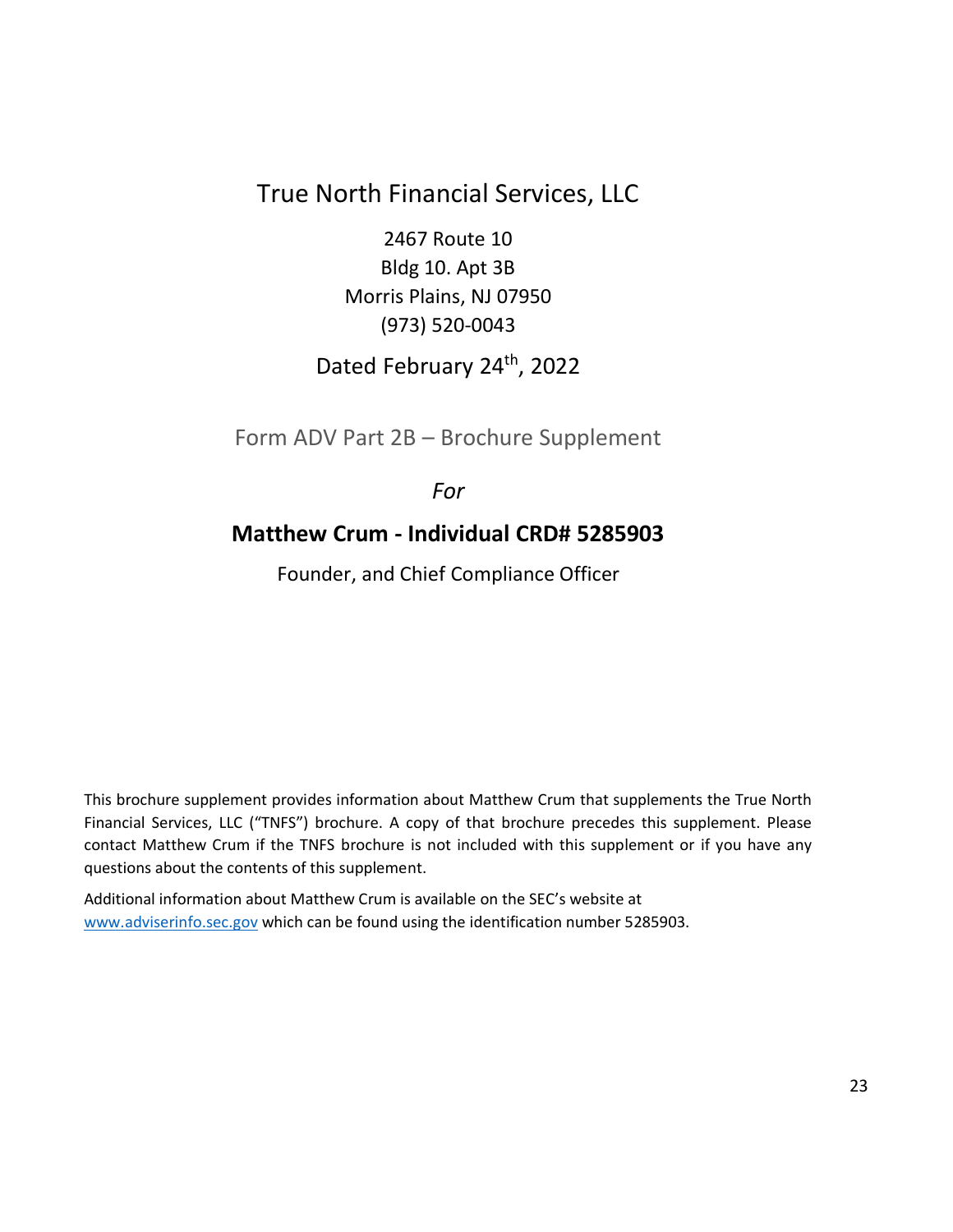# Item 2: Educational Background and Business Experience

## **Matthew Crum**

Born: 1987

### **Educational Background**

• 2009 – Bachelor of Science Finance, Minor in Economics, University of Delaware

### **Business Experience**

- 10/2017 Present, True North Financial Services, LLC, Founder and CCO
- 08/2017 10/2017, Education, College for Financial Planning
- 07/2016 08/2017, Asset Advisory Group, Inc., Financial Advisor
- 03/2016 07/2016, Education, College for Financial Planning
- 09/2010 03/2016, Symmetry Partners, LLC., Regional Business Consultant
- 09/2009 09/2010, Hennion & Walsh, Registered Representative
- 06/2009 09/2009, Extended Travel

### **Professional Designations, Licensing & Exams**

**CFP (Certified Financial Planner)**®**:** The CERTIFIED FINANCIAL PLANNER™, CFP® and federally registered CFP (with flame design) marks (collectively, the "CFP® marks") are professional certification marks granted in the United States by Certified Financial Planner Board of Standards, Inc. ("CFP Board").

The CFP® certification is a voluntary certification; no federal or state law or regulation requires financial planners to hold CFP® certification. It is recognized in the United States and a number of other countries for its (1) high standard of professional education; (2) stringent code of conduct and standards of practice; and (3) ethical requirements that govern professional engagements with clients. Currently, more than 71,000 individuals have obtained CFP® certification in the United States.

To attain the right to use the CFP® marks, an individual must satisfactorily fulfill the following requirements:

Education – Complete an advanced college-level course of study addressing the financial planning subject areas that CFP Board's studies have determined as necessary for the competent and professional delivery of financial planning services, and attain a Bachelor's Degree from a regionally accredited United States college or university (or its equivalent from a foreign university). CFP Board's financial planning subject areas include insurance planning and risk management, employee benefits planning, investment planning, income tax planning, retirement planning, and estate planning;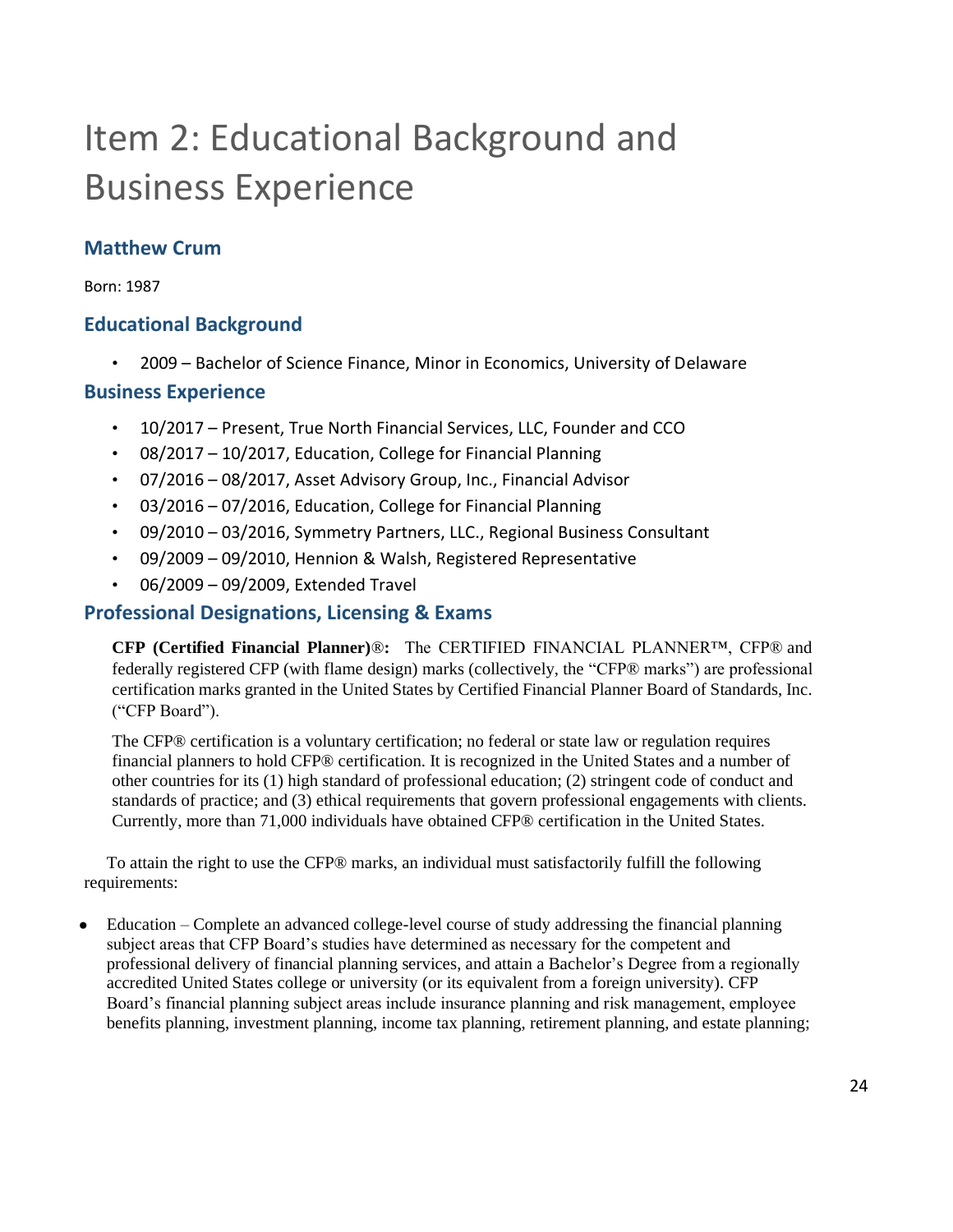- Examination Pass the comprehensive CFP® Certification Examination. The examination includes case studies and client scenarios designed to test one's ability to correctly diagnose financial planning issues and apply one's knowledge of financial planning to real-world circumstances;
- Experience Complete at least three years of full-time financial planning-related experience (or the equivalent, measured as 2,000 hours per year); and
- Ethics Agree to be bound by CFP Board's *Standards of Professional Conduct*, a set of documents outlining the ethical and practice standards for CFP® professionals. Individuals who become certified must complete the following ongoing education and ethics requirements in order to maintain the right to continue to use the CFP® marks:
- Continuing Education Complete 30 hours of continuing education hours every two years, including two hours on the *Code of Ethics* and other parts of the S*tandards of Professional Conduct*, to maintain competence and keep up with developments in the financial planning field; and
- Ethics Renew an agreement to be bound by the *Standards of Professional Conduct*. The *Standards* prominently require that CFP® professionals provide financial planning services at a fiduciary standard of care. This means CFP® professionals must provide financial planning services in the best interests of their clients.

CFP® professionals who fail to comply with the above standards and requirements may be subject to CFP Board's enforcement process, which could result in suspension or permanent revocation of their CFP® certification.

## Item 3: Disciplinary Information

No management person at True North Financial Services, LLC has ever been involved in an arbitration claim of any kind or been found liable in a civil, self-regulatory organization, or administrative proceeding.

## Item 4: Other Business Activities

Matthew Crum is not involved with outside business activities.

## Item 5: Additional Compensation

Matthew Crum does not receive any economic benefit from any person, company, or organization, in exchange for providing clients advisory services through TNFS.